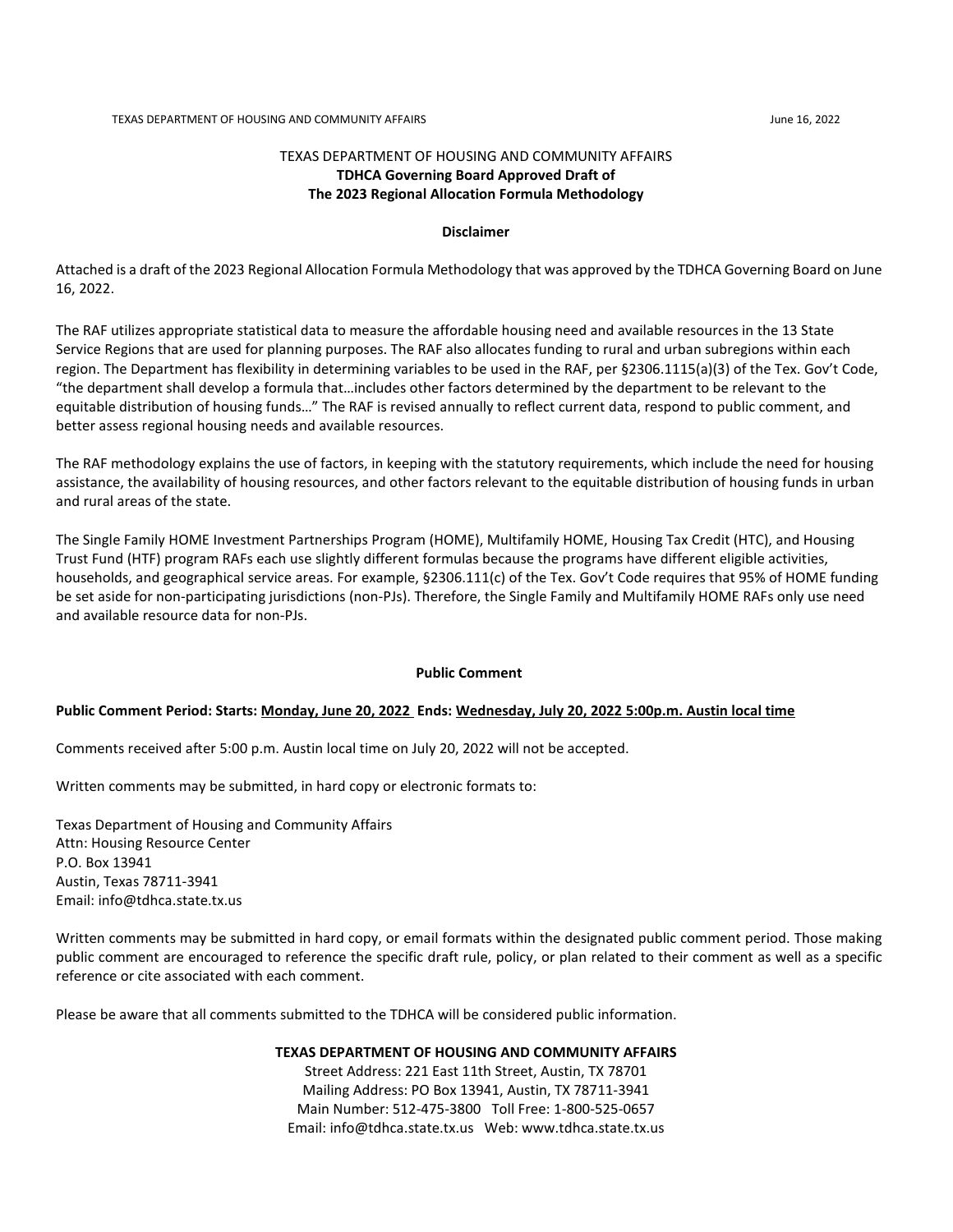# **Attachment A: 2023 Regional Allocation Formula Methodology**

# **Contents**

| Summary of Affordable Housing Need for Single Family and Multifamily Activities  5 |  |
|------------------------------------------------------------------------------------|--|
|                                                                                    |  |
|                                                                                    |  |
|                                                                                    |  |
|                                                                                    |  |
|                                                                                    |  |
|                                                                                    |  |
|                                                                                    |  |
|                                                                                    |  |
|                                                                                    |  |
|                                                                                    |  |
|                                                                                    |  |
|                                                                                    |  |
|                                                                                    |  |
|                                                                                    |  |
|                                                                                    |  |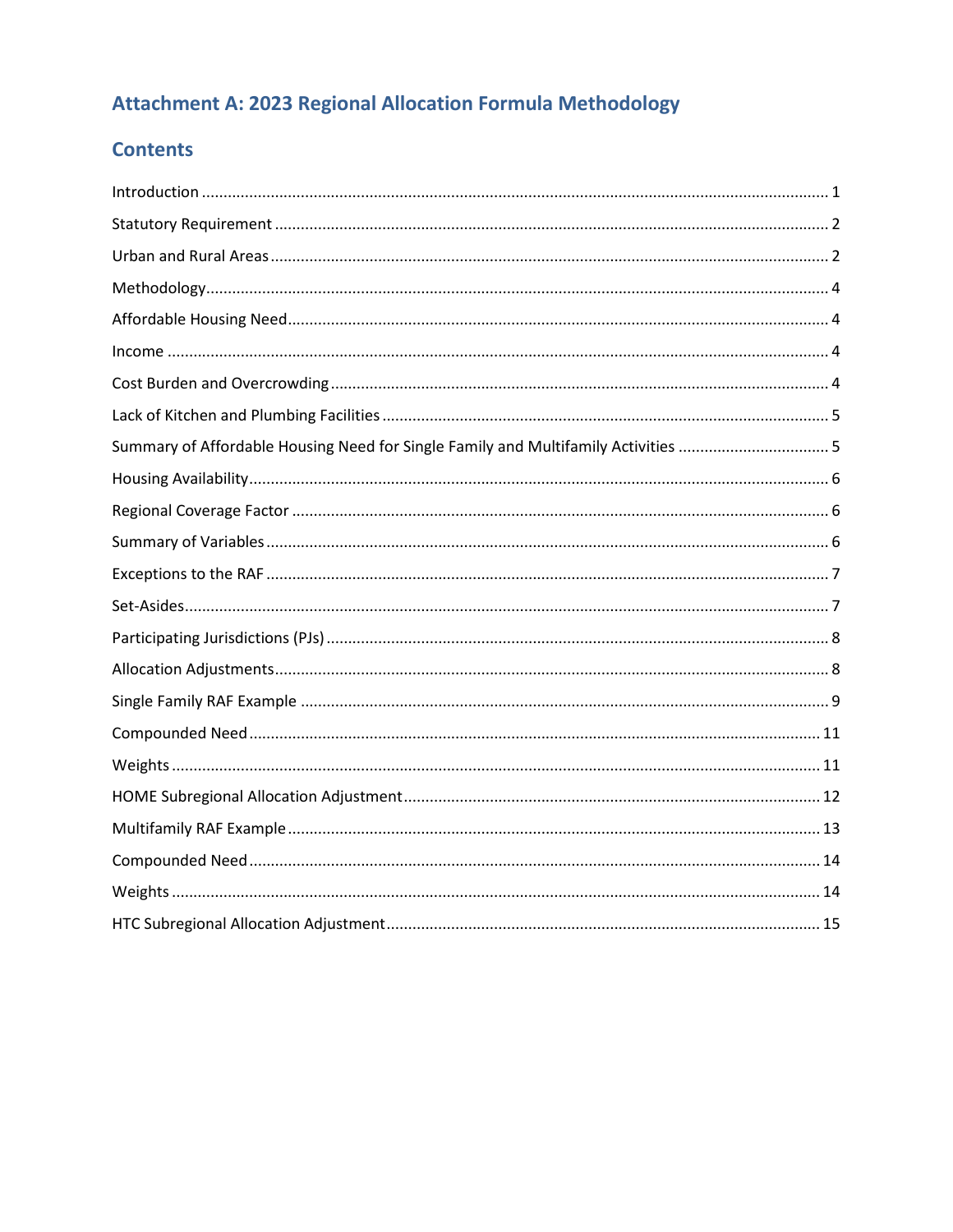### <span id="page-2-0"></span>**Introduction**

Since 2000, the Texas Department of Housing and Community Affairs (TDHCA or the Department) has used a Regional Allocation Formula (RAF) to allocate funding at the regional and subregional level for multifamily and single-family activities. The RAF is required by Tex. Gov't Code §§2306.111 and 2306.1115. It allocates funding for the following programs:

Multifamily Programs:

Housing Tax Credit (HTC) Program

HOME Investment Partnerships Program (HOME) Multifamily (MF)

Single Family Programs:

Housing Trust Fund (HTF) Program\*

HOME Single Family (SF)

\* The RAF is not required to be utilized for HTF as authorized by Tex. Gov't Code §2306.111(d-1) unless certain factors are in place. HTF is funded through state general revenue and is not to be confused with the federally funded National Housing Trust Fund (NHTF). The following methodology explains how the RAF meets statutory requirements by accounting for housing need, housing resource availability, and other factors relevant to the equitable distribution of housing funds in urban and rural areas of the state.

The methodology also includes example allocation spreadsheets for each of the four programs subject to the RAF. These spreadsheets demonstrate how the methodology affects each program. The provided spreadsheets utilize the following total allocation amounts:

| Program                 | <b>Example</b>    | <b>Total</b> |
|-------------------------|-------------------|--------------|
|                         | <b>Allocation</b> |              |
| <b>HTC</b>              |                   | \$65,000,000 |
| <b>HOME Multifamily</b> |                   | \$12,500,000 |
| HTF                     |                   | \$3,000,000  |
| <b>HOME</b><br>Single   |                   | \$15,000,000 |
| Family                  |                   |              |

These allocation amounts are only examples. After approval of the RAF Methodology by the TDHCA Governing Board, Program area staff calculate the final allocation amounts according to the most recent information on funding availability. Other planning considerations may also alter the final allocations provided by the RAF. For example, certain HOME SF activities may not release funds subregionally using the RAF. In addition, per Tex. Gov't Code §2306.111(d-1)(3), if HTF funds administered by the Department (and not otherwise set aside) do not exceed \$3 million, then HTF funds are not required to be allocated using the RAF.

The draft 2023 RAF Methodology will be presented at the June 16, 2022, TDHCA Board meeting for approval to be released for public comment. A public comment period will be open from Monday, June 20, 2022, through Wednesday, July 20, 2022 at 5:00 pm Austin local time. A public hearing for the draft 2023 RAF Methodology will be held at 2:00 p.m. Austin local time on Tuesday, July 5, 2022.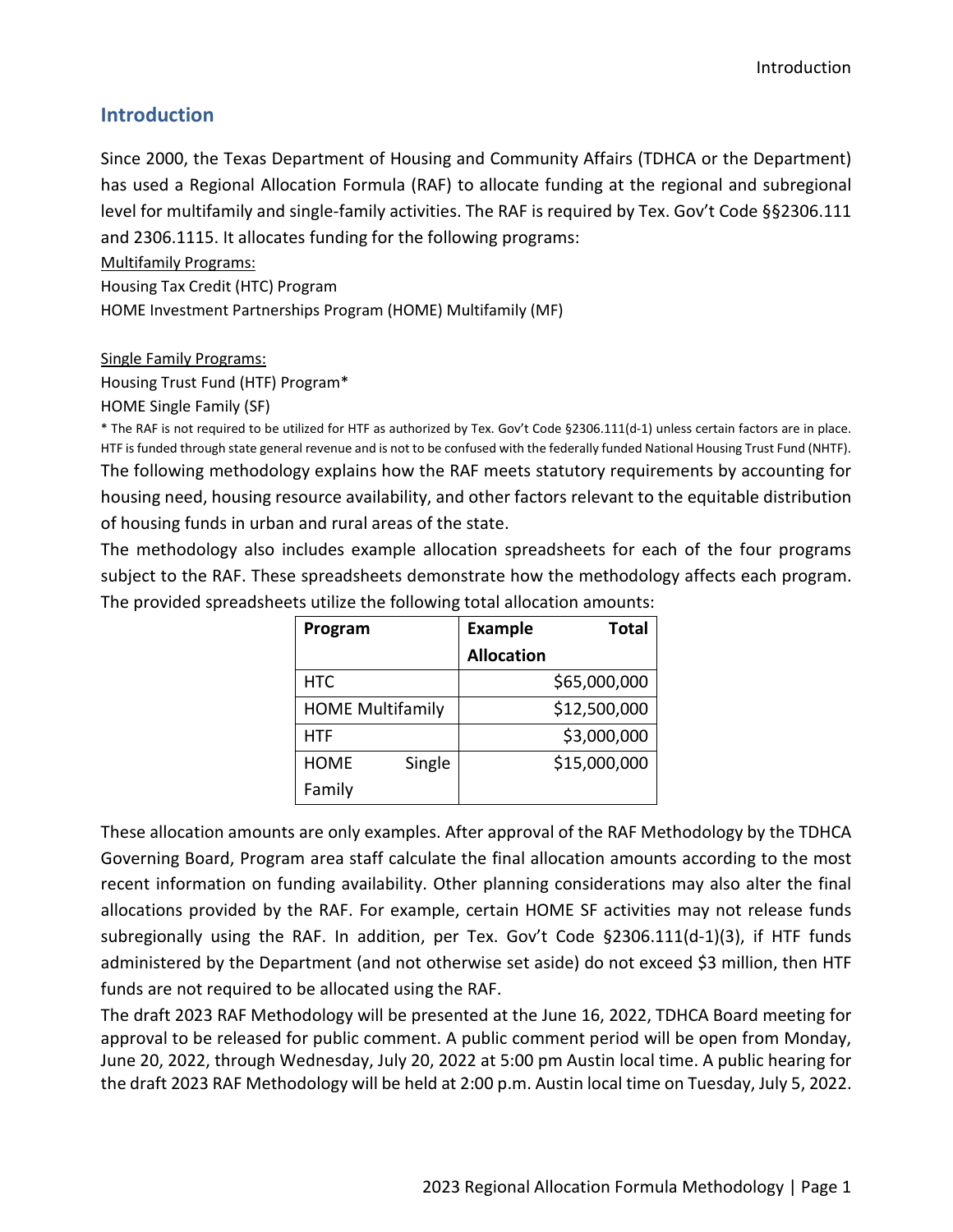### <span id="page-3-0"></span>**Statutory Requirement**

Tex. Gov't Code §§2306.111 and 2306.1115 require that TDHCA use a formula to allocate funding for the HOME, HTF, and HTC programs.

Tex. Gov't Code §2306.1115 states:

(a) To allocate housing funds under Section 2306.111(d), the department shall develop a formula that:

(1) includes as a factor the need for housing assistance and the availability of housing resources in an urban area or rural area;

(2) provides for allocations that are consistent with applicable federal and state requirements and limitations; and

(3) includes other factors determined by the department to be relevant to the equitable distribution of housing funds under Section 2306.111(d).

(b) The department shall use information contained in its annual state low income housing plan and other appropriate data to develop the formula under this section.

The methodology detailed in this document evaluates both housing need and housing availability in urban and rural areas, as required by statute for the HOME SF, HOME MF, HTF, and HTC programs. The methodology also includes a regional coverage factor for single family programs. This coverage factor utilizes an inverse population density function to help distribute single family program funding to more rural areas of the state in accordance with the statutory requirements.

### <span id="page-3-1"></span>**Urban and Rural Areas**

Tex. Gov't Code §2306.004 states:

(28-a) "Rural area" means an area that is located:

(A) outside the boundaries of a primary metropolitan statistical area or a metropolitan statistical area; or

(B) within the boundaries of a primary metropolitan statistical area or a metropolitan statistical area, if the statistical area has a population of 25,000 or less and does not share a boundary with an urban area.

Tex. Gov't Code §2306.004(28-a) is applied to incorporated places and Census Designated Places, as defined by the U.S. Census Bureau, collectively referred to as places. Prior to the development of the RAF each year, the parameters outlined in Tex. Gov't Code are used to determine which of these places are urban and which are rural. Organizations applying for certain site-specific TDHCAadministered funds use the urban and rural place designations to determine which subregional allocation they are eligible to apply for. If the site is located in an urban place, then that organization applies for funds allocated to the urban subregion of their region, while organizations requesting funds for sites in rural places would apply for rural subregional funds. For non-site specific funds, if a place crosses county or regional boundaries, then that place's subregion (urban or rural) is determined by the county that contains the majority area and population of the place.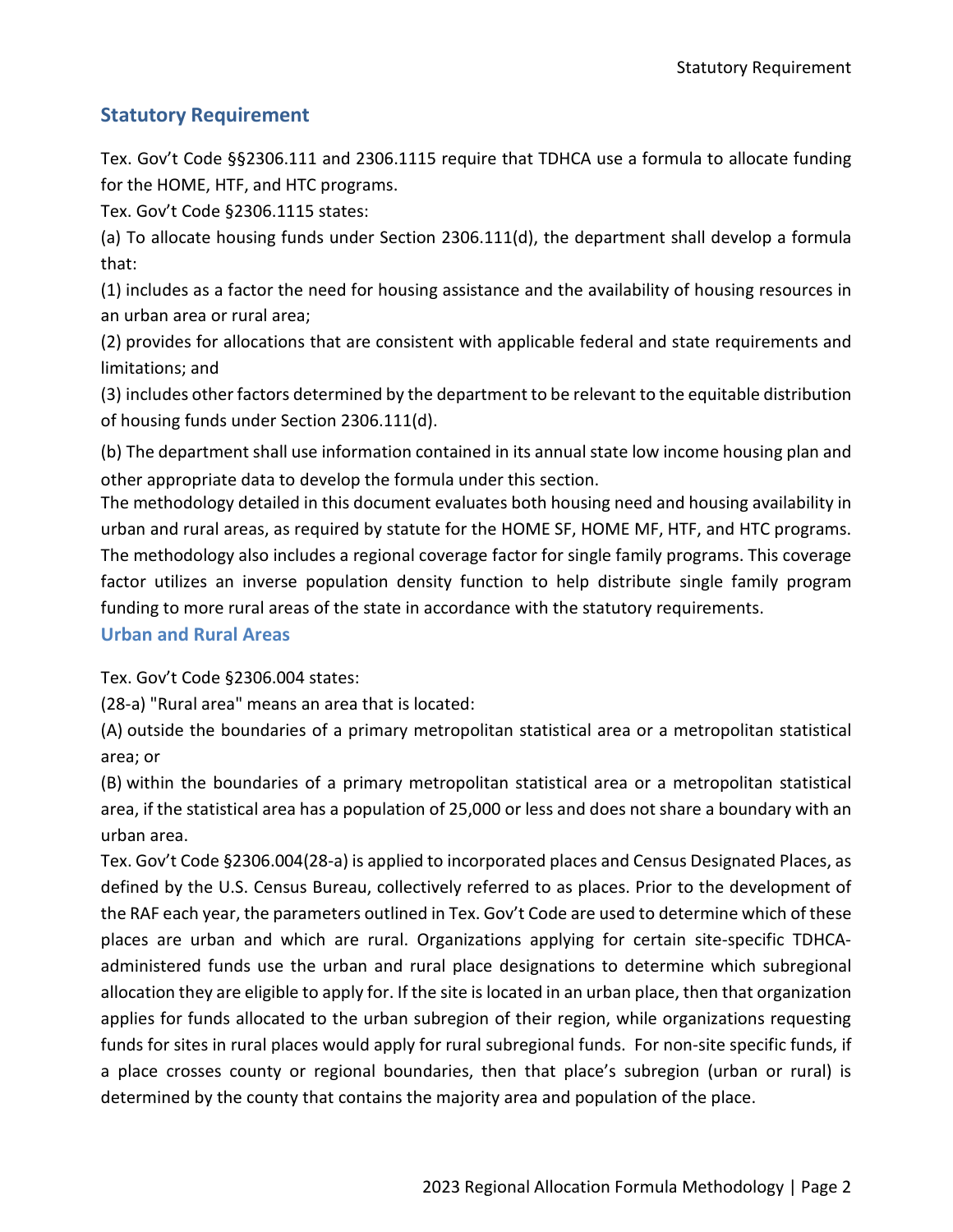Additionally, the RAF must account for the statewide need for and availability of housing. If the RAF only analyzed data from places, many unincorporated parts of the state would not be included, which would significantly hinder the RAF's utility as an equitable allocation tool. For this reason, the RAF uses county-level data to measure statewide housing need and to calculate subregional allocations. This allows for a more complete picture of the state's demographics in determining allocations.

Even if a county contains a Metropolitan Statistical Area (MSA) per the U.S. Office of Management and Budget (OMB) definitions, it's possible that all the places within that county meet the definition of a rural area per Tex. Gov't Code §2306.004(28-a). Therefore, if an MSA county has no places designated as urban, the need and availability of the whole county will be counted toward the rural allocation (*i.e*., the MSA county had no places with a population over 25,000 or places touching a boundary of a place with a population over 25,000). The allocation process outlined in this document refers to "MSA counties with urban places" as "urban counties" and "Non-MSA counties and counties with only rural places" as "rural counties." The need and availability of "MSA counties with urban places" directs the allocation toward the urban places, and the need and availability of "Non-MSA counties and counties with only rural places" directs the allocation toward the rural places.



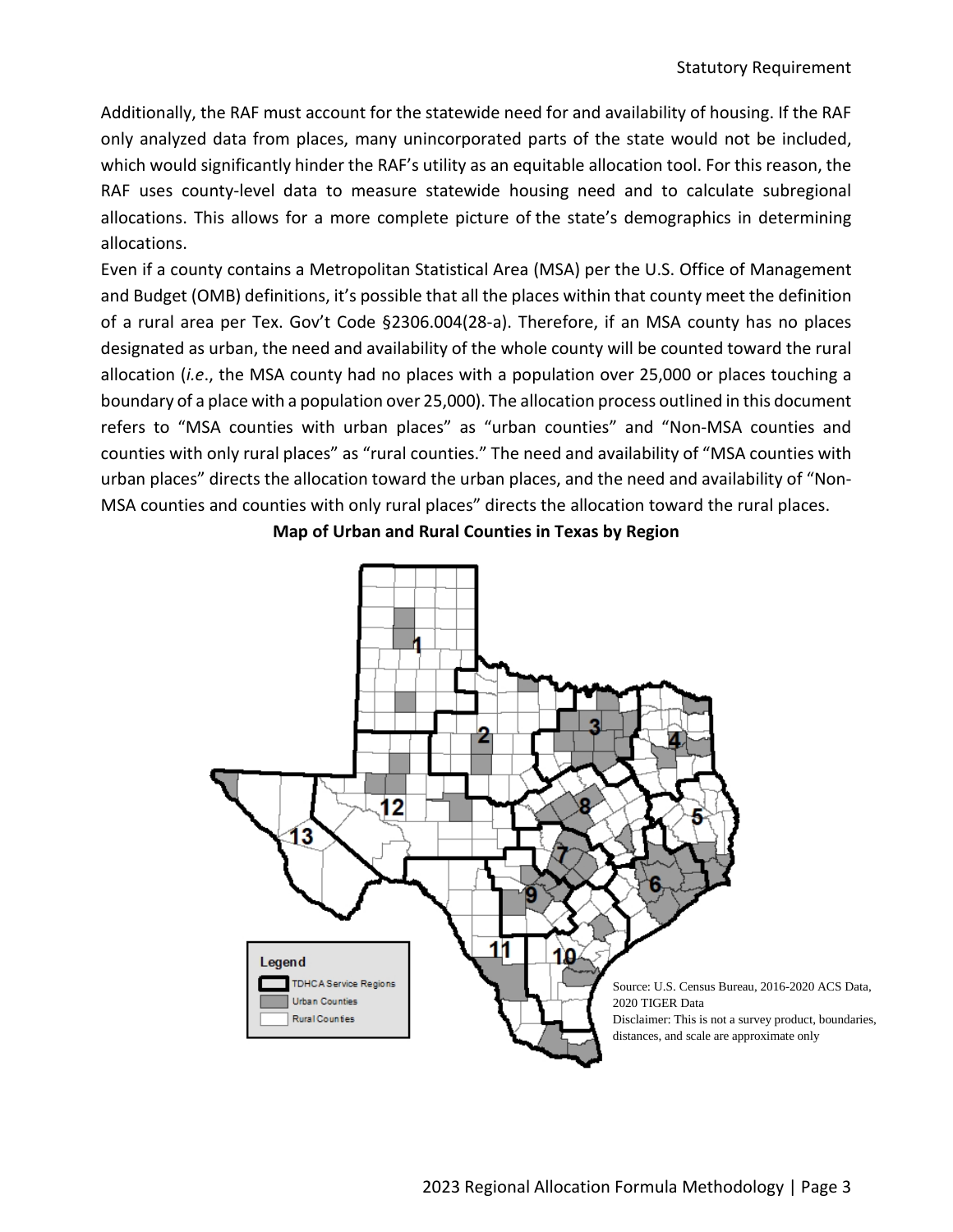### <span id="page-5-0"></span>**Methodology**

For many of the RAF's variables, the Department uses the most recent American Community Survey (ACS) 5-Year Estimates data available. Land area data are not available in the annually released ACS; therefore, decennial census data must be used for the Regional Coverage Factor. The RAF currently uses the 2010 Decennial Census SF1 tables for land area.

### <span id="page-5-1"></span>**Affordable Housing Need**

For the purposes of developing an allocation formula, affordable housing need is measured through variables that correspond with the assistance provided by each specific TDHCA program. Despite HTF not currently utilizing the RAF, HTF is included in the RAF methodology description if funding levels or programmatic changes require the RAF to be utilized for this program. **Income**

<span id="page-5-2"></span>A household's income is the primary measurement of eligibility for housing assistance through TDHCA. HOME, HTC, and HTF serve households that earn less than or equal to 80% Area Median Family Income (AMFI). While eligibility for housing assistance is measured by AMFI, the Comprehensive Housing Affordability Strategy (CHAS) datasets that estimate the number of households in each AMFI category lag behind the poverty data included in the ACS by one year. In order to use the most up-to-date data, the RAF will incorporate ACS data for number of individuals at or below 200% of the poverty level to help calculate affordable housing need. Individuals at or below 200% of the poverty level will qualify for a majority of the housing assistance options offered through TDHCA's HOME, HTC, and HTF programs. The ACS collects income data by individual and housing data by household. Therefore, to ensure that data on *individuals* in poverty can be accurately weighted with data on cost burdened and overcrowded *households* to calculate affordable housing need, the income data must be converted to *households* at or below 200% of poverty. To do this, the number of individuals at or below 200% poverty in each subregion is divided by the average size of a household in Texas. The number of households at or below 200% poverty is included as a variable in all four program RAFs.

### <span id="page-5-3"></span>**Cost Burden and Overcrowding**

Renter and owner need for housing assistance is measured through cost burden and overcrowding conditions. The RAF defines a cost-burdened household as one that spends 30% or more of their monthly income on rent or homeowner costs (for homeowners with a mortgage), which is a common measure of unaffordable housing. The RAF considers an overcrowded housing unit to be one that contains more than one person per room, including the kitchen and bathroom. Areas with high cost burden or overcrowding may signify a need for assistance.

Many of TDHCA's programs aim to assist households that are cost-burdened or overcrowded. HTC and HOME MF both offer assistance for reduced-rent apartments. HOME SF offers Tenant-Based Rental Assistance, which pays a portion of a recipient's rent to their landlord. HTF offers the Amy Young Barrier Removal Program, which can serve both renters and homeowners. Therefore,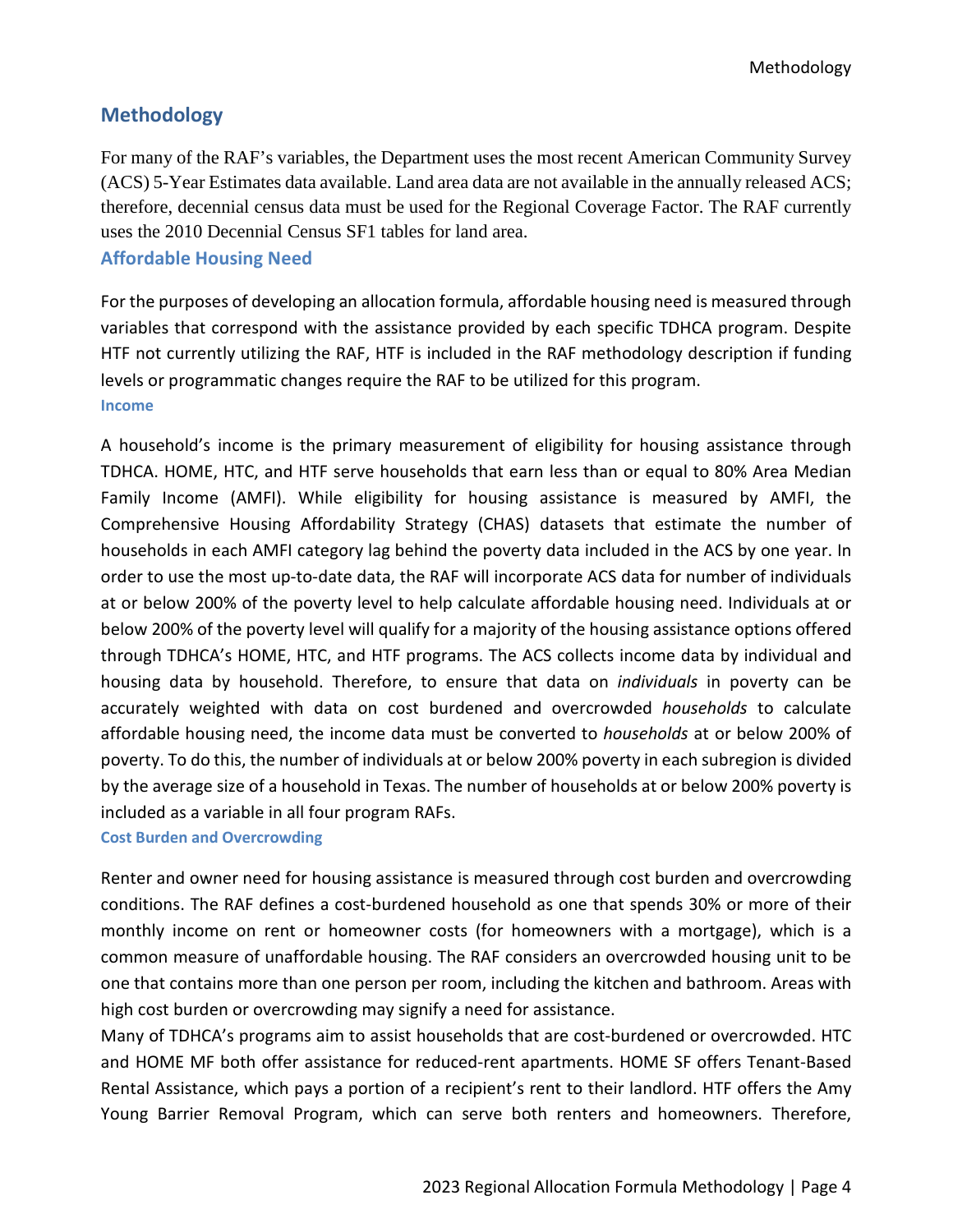variables representing renters who need assistance are included in the analysis for all four program RAFs.

HOME SF offers homebuyer assistance, home repair assistance, and single family development programs. For home repair, HOME SF offers grants and no-interest loans to homeowners to rehabilitate or reconstruct their homes. For single family development, typically the homes are built by Community Housing Development Organizations (CHDOs) and purchased by low-income homeowners. HTF offers the Amy Young Barrier Removal Program, which can be used for homeowners (as well as renters), and the Bootstrap Loan Program for potential homeowners who use "sweat equity" and low- to no-interest loans to build and secure ownership of their homes. Therefore, variables representing homeowners who need assistance are included in the HOME SF and HTF RAFs.

<span id="page-6-0"></span>**Lack of Kitchen and Plumbing Facilities** 

HOME SF offers homeowner rehabilitation or reconstruction assistance. HTF includes activities for the rehabilitation, such as the Amy Young Barrier Removal Program. Since TDHCA programs fund the rehabilitation of substandard housing, the RAF includes measures for substandard housing. Common definitions of substandard housing include lack of operable indoor plumbing, usable flush toilets, usable bathtub or shower, safe electricity, safe or adequate source of heat, or kitchen facilities. Data regarding total units lacking kitchen facilities or plumbing are the only data available on both an annual basis and at a county level. The count of occupied and unoccupied units lacking kitchen facilities and the count of occupied and unoccupied units lacking plumbing are utilized in the HOME SF and HTF RAFs.

<span id="page-6-1"></span>**Summary of Affordable Housing Need for Single Family and Multifamily Activities**

The extent of Texans needing affordable housing is measured using five variables for single family activities:

- Cost burdened renter and owner households;
- Overcrowded renter and owner households;
- Housing units lacking kitchen facilities;
- Housing units lacking plumbing; and
- Individuals at or below 200% of the poverty rate.

The extent of Texans needing affordable housing is measured using three variables for multifamily activities:

- Cost burdened renter households;
- Overcrowded renter households; and
- Individuals at or below 200% of the poverty rate.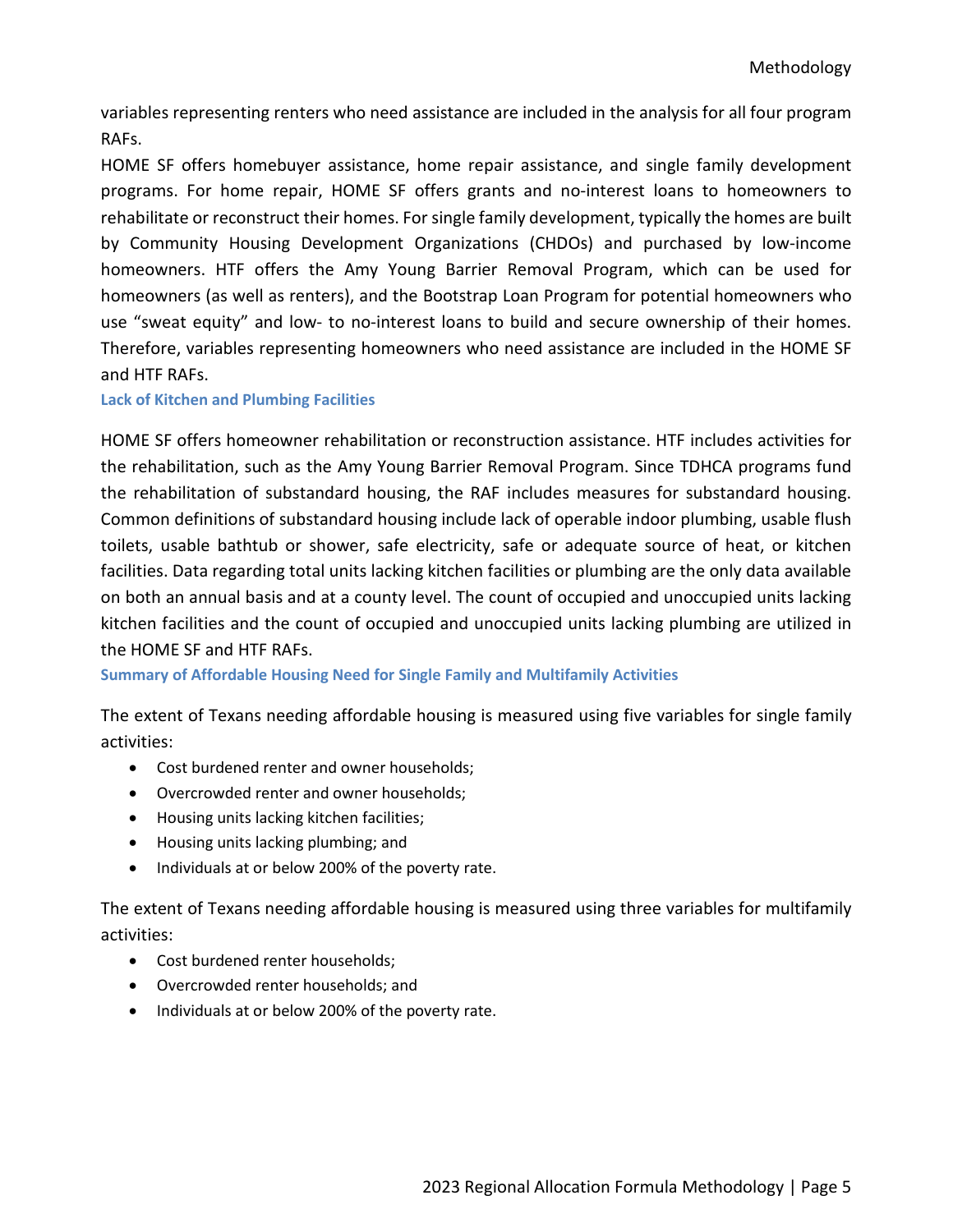Methodology

### <span id="page-7-0"></span>**Housing Availability**

Housing availability is included to measure where existing housing resources are located. Since this includes both market-rate and subsidized units, the RAF uses vacancies as a common measurement for housing availability. A high number of vacancies may indicate that a market has an adequate or a potentially abundant supply of housing. The HOME SF and HTF RAFs incorporate both units for rent and units for sale only into their housing availability measure, while the HOME MF and HTC RAFs only incorporate units for rent.

#### <span id="page-7-1"></span>**Regional Coverage Factor**

The RAF uses inverse population density to generate a regional coverage factor. Population density measures the average number of people located in a defined area (i.e. persons per square mile). This is calculated by dividing the number of people in a geographic area by the area of the land in that area. In this way, population density can be used to compare the population size of geographic areas with different dimensions. A high population density means that a geographic area has higher population relative to its available land area. Contrarily, inverse population density measures the amount of land in a geographic area per person in that area (i.e. square miles per person). This is calculated by dividing the land area by the number of people that live in that area. A high inverse population density means that a geographic area has more land area relative to its population size. In this way, high population density generally corresponds to urban regions, while high inverse population generally corresponds to more rural regions.

Inverse population density is included in the HOME SF and HTF RAFs as a Regional Coverage Factor to consider the distance between scattered-site single family activities. This includes accounting for the dispersed population within the predominantly rural areas where HOME SF and HTF administrators provide assistance. TDHCA's multifamily programs generally focus development on a single site, so the Regional Coverage Factor is not as pertinent to multifamily program allocation. The Regional Coverage Factor assists in redistributing single family program funding from urban areas to more rural parts of the state. This better aligns funding availability with the statutory requirement that 95% of HOME funds be allocated for the benefit of those areas of the state that do not receive HOME funds directly from the U.S. Department of Housing and Urban Development (HUD), primarily smaller cities and rural areas (per Tex. Gov't Code §2306.111).

### <span id="page-7-2"></span>**Summary of Variables**

The following chart shows which need, availability, and other variables are used in the RAF Methodology for each of the four applicable programs.

|                                 |                                                  | <b>Multifamily Programs</b> |                | <b>Single Family</b><br><b>Programs</b> |                |
|---------------------------------|--------------------------------------------------|-----------------------------|----------------|-----------------------------------------|----------------|
|                                 |                                                  | <b>HTC</b>                  | <b>HOME MF</b> | HTF                                     | <b>HOME SF</b> |
| <b>Need</b><br><b>Variables</b> | <b>Cost Burdened Renter</b><br><b>Households</b> |                             |                |                                         |                |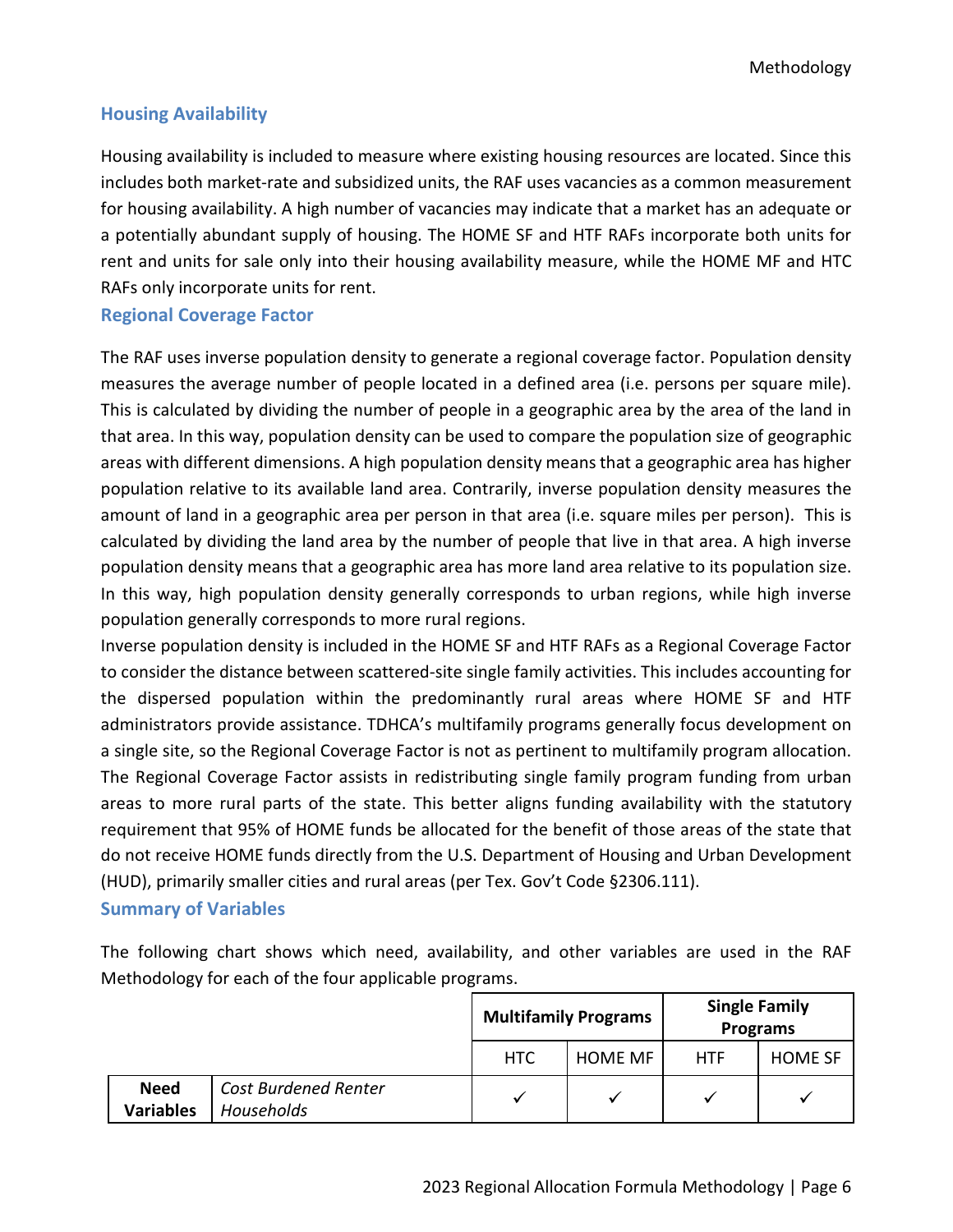|                     |                                                    |            | <b>Multifamily Programs</b> | <b>Single Family</b><br><b>Programs</b> |                |  |
|---------------------|----------------------------------------------------|------------|-----------------------------|-----------------------------------------|----------------|--|
|                     |                                                    | <b>HTC</b> | <b>HOME MF</b>              | <b>HTF</b>                              | <b>HOME SF</b> |  |
|                     | <b>Cost Burdened Owner</b><br>Households           |            |                             |                                         |                |  |
|                     | <b>Overcrowded Renter</b><br>Households            | ✓          | ✓                           | ✓                                       |                |  |
|                     | <b>Overcrowded Owner</b><br>Households             |            |                             |                                         |                |  |
|                     | Units Lacking Kitchen Facilities                   |            |                             |                                         |                |  |
|                     | <b>Units Lacking Plumbing</b><br><b>Facilities</b> |            |                             | ✓                                       |                |  |
|                     | Individuals at or Below 200% of<br>Poverty         |            |                             |                                         |                |  |
| <b>Availability</b> | Vacant Units for Rent                              |            | ✓                           | ✓                                       |                |  |
| <b>Variables</b>    | Vacant Units for Sale                              |            |                             | ✓                                       |                |  |
| <b>Other</b>        | <b>Regional Coverage Factor</b>                    |            |                             |                                         |                |  |

### <span id="page-8-0"></span>**Exceptions to the RAF**

Per Tex. Gov't Code §2306.111, there are certain instances in which the RAF requirement does not apply to HOME MF, HOME SF, HTC, or HTF funds.

#### <span id="page-8-1"></span>**Set-Asides**

Specific set-asides will not be subject to the RAF per Tex. Gov't Code §2306.111(d-1), including setasides for contract-for-deed activities and set-asides mandated by state or federal law, if these setasides are less than 10% of the total allocation of funds or credits. Set-asides for funds allocated to serve persons with disabilities will not be subject to the RAF. The total amount available through the RAF will not include funds for at-risk developments for the HTC Program or other statutorily created set-asides. Also pursuant to Tex. Gov't Code §2306.111(d-1), programmed activities for HTF that do not exceed \$3 million are not subject to the RAF. It is due to these exceptions that the HTF funds, as currently programmed, do not utilize the RAF.

In addition, per Tex. Gov't Code §2306.111(c)(2), 5% of State HOME funds must be spent on activities that serve persons with disabilities in any area of the State. This portion of HOME is not subject to the RAF because it is set-aside for persons with disabilities.

In Tex. Gov't Code §2306.111(d-2), 5% of HTC funds must be allocated to developments that receive federal assistance through USDA. Any developments that receive federal assistance through USDA and HTC for rehabilitation may compete for funding separately under the "USDA Set-Aside." This funding is taken from the total tax credit ceiling prior to applying the RAF.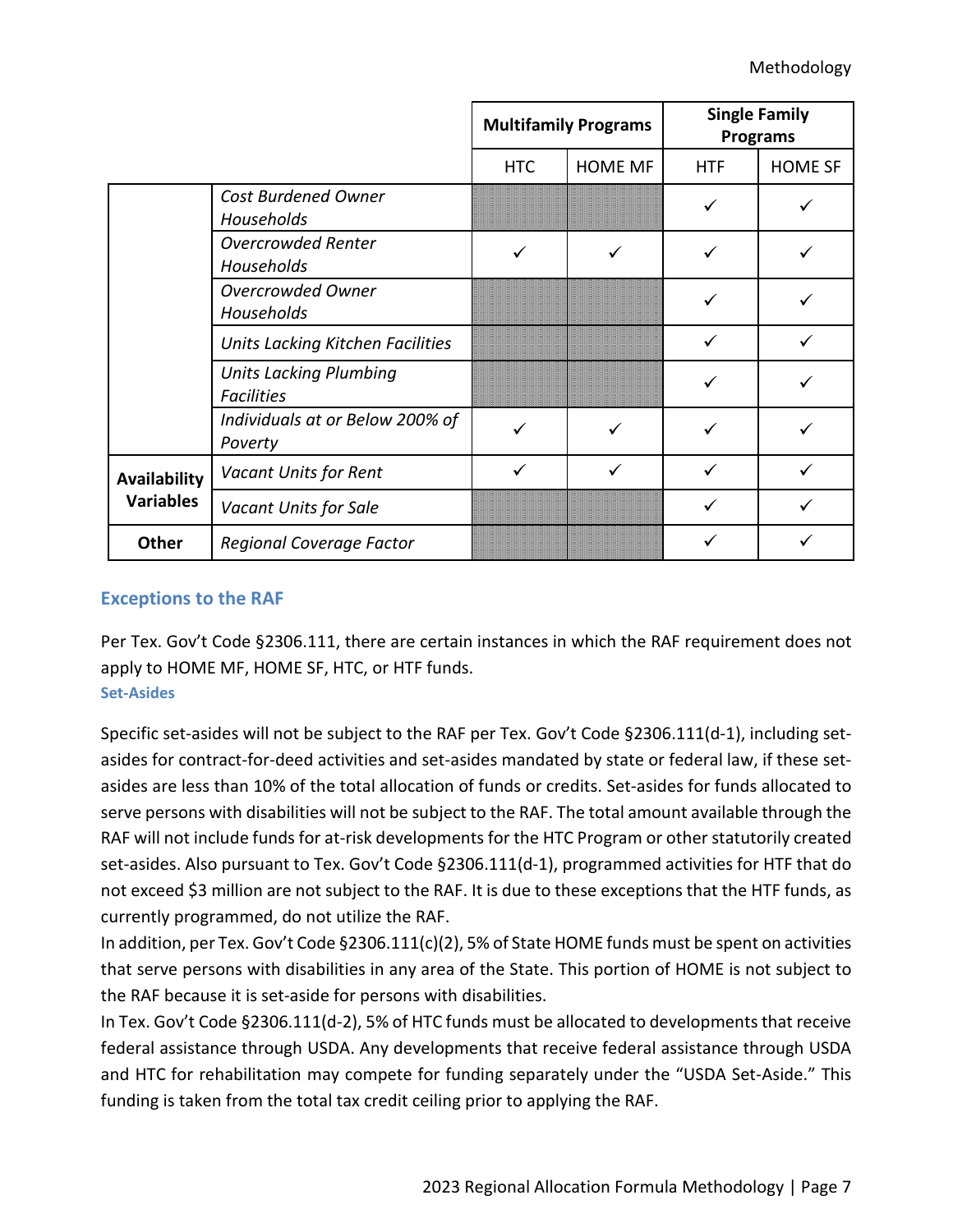#### <span id="page-9-0"></span>**Participating Jurisdictions (PJs)**

PJs refer to geographic areas that are under the jurisdiction of local government entities that receive HOME funding directly from HUD. In accordance with Tex. Gov't Code §§2306.111(c)(1), 95% of the funds for HOME must be spent outside of PJs. Since 95% of HOME funds cannot be spent within a PJ, the housing need, availability, and coverage variables of PJs are not counted toward the subregional allocations for the HOME SF and HOME MF RAFS.

PJ designations are subject to change annually depending on HUD funding. According to HUD's 2022 HOME allocation, 33 of the PJs are cities and eight of the PJs are counties. Five PJ cities fell completely within PJ counties, resulting in a total of 28 PJ cities and eight PJ counties that will be subtracted from the HOME SF and HOME MF RAFs.

<span id="page-9-1"></span>**Allocation Adjustments**

The HOME SF and HTC RAFs have subregional allocation adjustments under certain conditions. Tex. Gov't Code §2306.111(d-3) requires that at least \$500,000 in housing tax credits be allocated to each urban and rural subregion. In the most current Qualified Allocation Plan (QAP), the Department reflects an increase to the \$500,000 figure establishing a \$600,000 minimum for each region. In a further effort to meet Tex. Gov't Code §§2306.111(c)(1) and (2), the HOME SF RAF has a minimum subregional allocation of \$100,000. Additional detail regarding the processes used to adjust allocations for the HOME SF RAF and the HTC RAF can be found in the single family and multifamily RAF examples.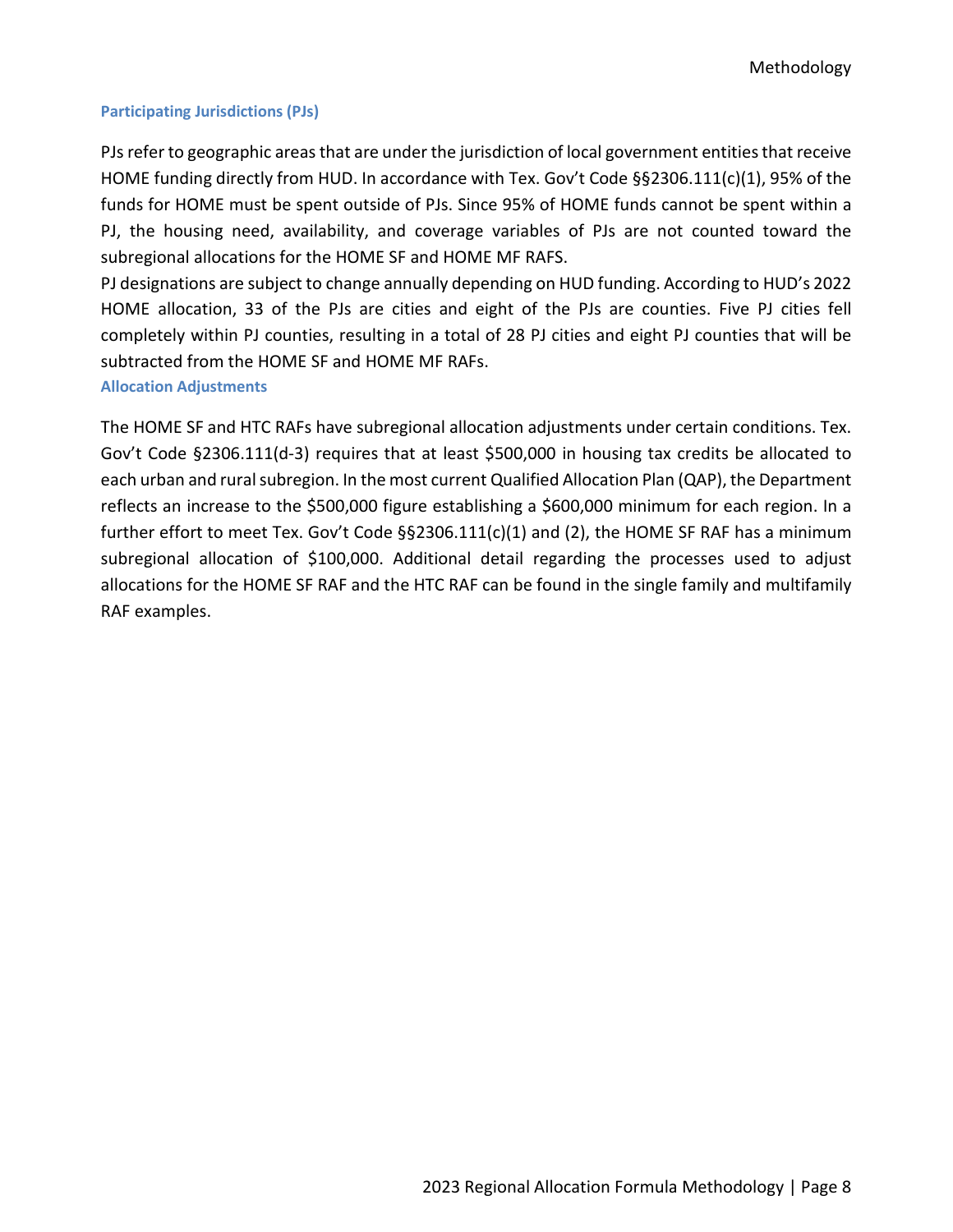## **Single Family RAF Example**

Tables 1, 2, and 3 show the need variables, availability variables, and regional coverage factor used in the HOME SF RAF. The HTF RAF is very similar to the HOME SF RAF with the exception that the HTF RAF includes PJs. Example numbers are used for illustrative purposes only. The statewide average household size in the following example is 2.83.

<span id="page-10-0"></span>

|                                 |                 | <b>Column A:</b>                                    | <b>Column B:</b>                        | <b>Column C: Cost</b>                                     | <b>Column D: Cost</b>                               | <b>Column E:</b>                          | <b>Column F:</b>                                  | <b>Column G:</b>                              | <b>Column H:</b>                             |                                |
|---------------------------------|-----------------|-----------------------------------------------------|-----------------------------------------|-----------------------------------------------------------|-----------------------------------------------------|-------------------------------------------|---------------------------------------------------|-----------------------------------------------|----------------------------------------------|--------------------------------|
|                                 | Region          | Individuals at or                                   | Households (HH) at                      | <b>Burdened</b>                                           | <b>Burdened</b>                                     | Overcrowded                               | Overcrowded                                       | <b>Units Lacking</b>                          | <b>Units Lacking</b>                         | Column I:<br><b>Total Need</b> |
|                                 |                 | below 200%                                          | or below 200%                           | <b>Owners</b>                                             | Renters                                             | <b>Owners</b>                             | Renters                                           | Plumbing                                      | Kitchen                                      | <b>Variables</b>               |
|                                 |                 | <b>Poverty without PJs</b>                          | <b>Poverty without PJs</b>              | without PJs                                               | without PJs                                         | without PJs                               | without PJs                                       | without PJs                                   | without PJs                                  |                                |
|                                 | $\mathbf{1}$    | 150,000                                             | 53,191                                  | 1,500                                                     | 15,000                                              | 3,000                                     | 2,000                                             | 4,000                                         | 6,000                                        | 84,691                         |
|                                 | $\overline{2}$  | 100,000                                             | 35,461                                  | 2,500                                                     | 16,000                                              | 3,500                                     | 2,500                                             | 3,000                                         | 5,000                                        | 67,961                         |
|                                 | 3               | 150,000                                             | 53,191                                  | 1,500                                                     | 15,000                                              | 3,000                                     | 2,000                                             | 4,000                                         | 6,000                                        | 84,691                         |
|                                 | 4               | 100,000                                             | 35,461                                  | 2,500                                                     | 16,000                                              | 3,500                                     | 2,500                                             | 3,000                                         | 5,000                                        | 67,961                         |
|                                 | 5               | 150,000                                             | 53,191                                  | 1,500                                                     | 15,000                                              | 3,000                                     | 2,000                                             | 4,000                                         | 6,000                                        | 84,691                         |
|                                 | 6               | 100,000                                             | 35,461                                  | 2,500                                                     | 16,000                                              | 3,500                                     | 2,500                                             | 3,000                                         | 5,000                                        | 67,961                         |
| Counties with Urban Places      | $\overline{7}$  | 150,000                                             | 53,191                                  | 1,500                                                     | 15,000                                              | 3,000                                     | 2,000                                             | 4,000                                         | 6,000                                        | 84,691                         |
|                                 | 8               | 100,000                                             | 35,461                                  | 2,500                                                     | 16,000                                              | 3,500                                     | 2,500                                             | 3,000                                         | 5,000                                        | 67,961                         |
| MSA                             | 9               | 150,000                                             | 53,191                                  | 1,500                                                     | 15,000                                              | 3,000                                     | 2,000                                             | 4,000                                         | 6,000                                        | 84,691                         |
|                                 | 10              | 100,000                                             | 35,461                                  | 2,500                                                     | 16,000                                              | 3,500                                     | 2,500                                             | 3,000                                         | 5,000                                        | 67,961                         |
|                                 | 11              | 150,000                                             | 53,191                                  | 1,500                                                     | 15,000                                              | 3,000                                     | 2,000                                             | 4,000                                         | 6,000                                        | 84,691                         |
|                                 | 12              | 100,000                                             | 35,461                                  | 2,500                                                     | 16,000                                              | 3,500                                     | 2,500                                             | 3,000                                         | 5,000                                        | 67,961                         |
|                                 | 13              | 150,000                                             | 53,191                                  | 1,500                                                     | 15,000                                              | 3,000                                     | 2,000                                             | 4,000                                         | 6,000                                        | 84,691                         |
|                                 | <b>Region</b>   | Column A:<br>Individuals at or<br><b>below 200%</b> | Column B: HH at or<br><b>below 200%</b> | <b>Column C: Cost</b><br><b>Burdened</b><br><b>Owners</b> | <b>Column D: Cost</b><br><b>Burdened</b><br>Renters | Column E:<br>Overcrowded<br><b>Owners</b> | <b>Column F:</b><br>Overcrowded<br><b>Renters</b> | Column G:<br><b>Units Lacking</b><br>Plumbing | Column H:<br><b>Units Lacking</b><br>Kitchen | Column I:<br><b>Total Need</b> |
|                                 |                 | <b>Poverty without PJs</b>                          | <b>Poverty without PJs</b>              | without PJs                                               | without PJs                                         | without PJs                               | without PJs                                       | without PJs                                   | without PJs                                  | <b>Variables</b>               |
|                                 | $\mathbf{1}$    | 80,000                                              | 28,369                                  | 6,000                                                     | 8,000                                               | 2,000                                     | 2,000                                             | 5,000                                         | 5,000                                        | 56,369                         |
|                                 | $\overline{2}$  | 60,000                                              |                                         |                                                           |                                                     |                                           |                                                   |                                               |                                              |                                |
|                                 |                 |                                                     | 21,277                                  | 9,000                                                     | 5,000                                               | 1,000                                     | 1,000                                             | 7,000                                         | 7,000                                        |                                |
|                                 | 3               | 80,000                                              |                                         | 6,000                                                     | 8,000                                               | 2,000                                     | 2,000                                             |                                               | 5,000                                        | 51,277                         |
|                                 | 4               | 60,000                                              | 28,369<br>21,277                        | 9,000                                                     | 5,000                                               | 1,000                                     | 1,000                                             | 5,000<br>7,000                                | 7,000                                        | 56,369<br>51,277               |
|                                 | 5               | 80,000                                              | 28,369                                  | 6,000                                                     | 8,000                                               | 2,000                                     | 2,000                                             | 5,000                                         | 5,000                                        | 56,369                         |
|                                 | 6               | 60,000                                              | 21,277                                  | 9,000                                                     | 5,000                                               | 1,000                                     | 1,000                                             | 7,000                                         | 7,000                                        | 51,277                         |
| counties with only rural places | 7               | 80,000                                              | 28,369                                  | 6,000                                                     | 8,000                                               | 2,000                                     | 2,000                                             | 5,000                                         | 5,000                                        | 56,369                         |
|                                 | 8               | 60,000                                              | 21,277                                  | 9,000                                                     | 5,000                                               | 1,000                                     | 1,000                                             | 7,000                                         | 7,000                                        | 51,277                         |
|                                 | 9               | 80,000                                              | 28,369                                  | 6,000                                                     | 8,000                                               | 2,000                                     | 2,000                                             | 5,000                                         | 5,000                                        | 56,369                         |
| counties and                    | 10              | 60,000                                              | 21,277                                  | 9,000                                                     | 5,000                                               | 1,000                                     | 1,000                                             | 7,000                                         | 7,000                                        | 51,277                         |
|                                 | 11              | 80,000                                              | 28,369                                  | 6,000                                                     | 8,000                                               | 2,000                                     | 2,000                                             | 5,000                                         | 5,000                                        | 56,369                         |
|                                 | $\overline{12}$ | 60,000                                              | 21,277                                  | 9,000                                                     | 5,000                                               | 1,000                                     | 1,000                                             | 7,000                                         | 7,000                                        | 51,277                         |
| Non-MSA                         | 13              | 80,000                                              | 28,369                                  | 6,000                                                     | 8,000                                               | 2,000                                     | 2,000                                             | 5,000                                         | 5,000                                        | 56,369                         |
|                                 |                 | <b>Col A Total</b>                                  | <b>Col B Total</b>                      | <b>Col C Total</b>                                        | <b>Col D Total</b>                                  | <b>Col E Total</b>                        | <b>Col F Total</b>                                | <b>Col G Total</b>                            | <b>Col H Total</b>                           | <b>Col I Total</b>             |

*Table 1: Example of Need Variables Used for HOME SF, by Subregion*

2023 Regional Allocation Formula Methodology | Page 9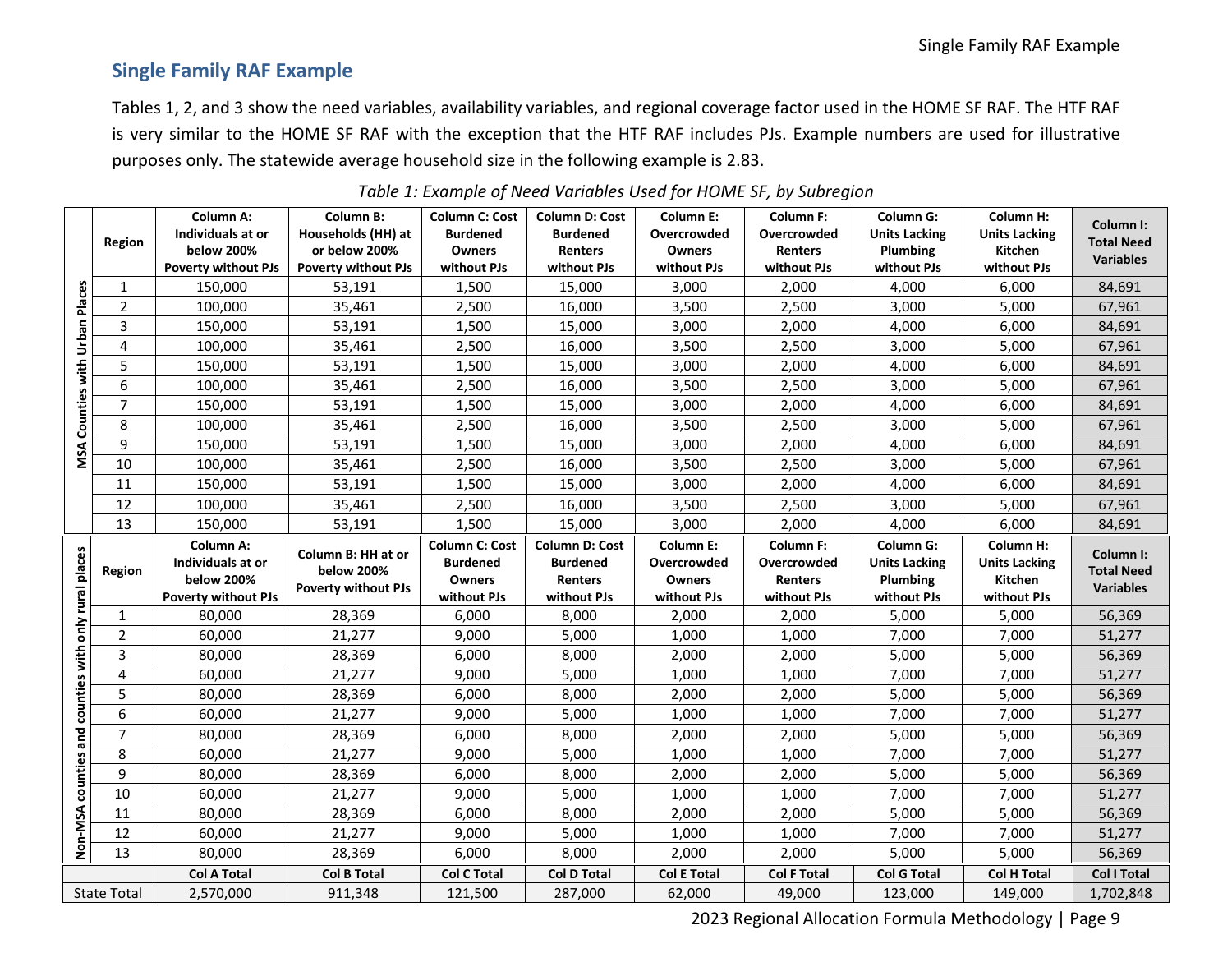| Table 2: Example of Availability Variables Used for HOME SF, by |
|-----------------------------------------------------------------|
| Subregion                                                       |

|                                         |                | Column J:               | Column K:               | <b>Column L: Total</b> |  |
|-----------------------------------------|----------------|-------------------------|-------------------------|------------------------|--|
|                                         | <b>Region</b>  | <b>Vacant Units For</b> | <b>Vacant Units For</b> | <b>Availability</b>    |  |
|                                         |                | Sale without PJs        | <b>Rent without PJs</b> | <b>Variables</b>       |  |
|                                         | $\mathbf{1}$   | 1,500                   | 2,000                   | 3,500                  |  |
|                                         | 2              | 1,000                   | 3,000                   | 4,000                  |  |
|                                         | 3              | 1,500                   | 2,000                   | 3,500                  |  |
|                                         | 4              | 1,000                   | 3,000                   | 4,000                  |  |
| MSA Counties with urban places          | 5              | 1,500                   | 2,000                   | 3,500                  |  |
|                                         | 6              | 1,000                   | 3,000                   | 4,000                  |  |
|                                         | 7              | 1,500                   | 2,000                   | 3,500                  |  |
|                                         | 8              | 1,000                   | 3,000                   | 4,000                  |  |
|                                         | 9              | 1,500                   | 2,000                   | 3,500                  |  |
|                                         | 10             | 1,000                   | 3,000                   | 4,000                  |  |
|                                         | 11             | 1,500                   | 2,000                   | 3,500                  |  |
|                                         | 12             | 1,000                   | 3,000                   | 4,000                  |  |
|                                         | 13             | 1,500                   | 2,000                   | 3,500                  |  |
|                                         |                | Column J:               | Column K:               | <b>Column L: Total</b> |  |
|                                         |                |                         |                         |                        |  |
|                                         | <b>Region</b>  | <b>Vacant Units For</b> | <b>Vacant Units For</b> | Availability           |  |
|                                         |                | Sale without PJs        | <b>Rent without PJs</b> | <b>Variables</b>       |  |
|                                         | $\mathbf{1}$   | 1,500                   | 2,000                   | 3,500                  |  |
|                                         | $\overline{2}$ | 2,000                   | 2,500                   | 4,500                  |  |
|                                         | 3              | 1,500                   | 2,000                   | 3,500                  |  |
|                                         | 4              | 2,000                   | 2,500                   | 4,500                  |  |
|                                         | 5              | 1,500                   | 2,000                   | 3,500                  |  |
|                                         | 6              | 2,000                   | 2,500                   | 4,500                  |  |
|                                         | 7              | 1,500                   | 2,000                   | 3,500                  |  |
| rural places                            | 8              | 2,000                   | 2,500                   | 4,500                  |  |
|                                         | 9              | 1,500                   | 2,000                   | 3,500                  |  |
|                                         | 10             | 2,000                   | 2,500                   | 4,500                  |  |
|                                         | 11             | 1,500                   | 2,000                   | 3,500                  |  |
| Non-MSA counties and counties with only | 12             | 2,000                   | 2,500                   | 4,500                  |  |
|                                         | 13             | 1,500                   | 2,000                   | 3,500                  |  |
|                                         |                | <b>Column J Total</b>   | <b>Column K Total</b>   | <b>Column L Total</b>  |  |

| Table 3: Example of Regional Coverage Factor used for HOME |
|------------------------------------------------------------|
| SF, by Subregion                                           |

|                                         |                         | Column M: Land   | <b>Column N: Total</b> | Column O:              |
|-----------------------------------------|-------------------------|------------------|------------------------|------------------------|
|                                         | <b>Region</b>           | area without PJs | Population             | <b>Regional</b>        |
|                                         |                         |                  | without PJs            | <b>Coverage Factor</b> |
|                                         | 1                       | 3,000            | 350,000                | 0.009                  |
|                                         | $\overline{c}$          | 2,000            | 250,000                | 0.008                  |
|                                         | 3                       | 3,000            | 350,000                | 0.009                  |
|                                         | 4                       | 2,000            | 250,000                | 0.008                  |
|                                         | 5                       | 3,000            | 350,000                | 0.009                  |
|                                         | 6                       | 2,000            | 250,000                | 0.008                  |
|                                         | $\overline{7}$          | 3,000            | 350,000                | 0.009                  |
| MSA Counties with urban places          | 8                       | 2,000            | 250,000                | 0.008                  |
|                                         | 9                       | 3,000            | 350,000                | 0.009                  |
|                                         | 10                      | 2,000            | 250,000                | 0.008                  |
|                                         | 11                      | 3,000            | 350,000                | 0.009                  |
|                                         | 12                      | 2,000            | 250,000                | 0.008                  |
|                                         | 13                      | 3,000            | 350,000                | 0.009                  |
|                                         |                         |                  |                        |                        |
|                                         |                         |                  | <b>Column N: Total</b> | Column O:              |
|                                         | <b>Region</b>           | Column M: Land   | Population             | <b>Regional</b>        |
|                                         |                         | area without PJs | without PJs            | <b>Coverage Factor</b> |
|                                         | $\mathbf{1}$            | 15,000           | 200,000                | 0.075                  |
|                                         | $\overline{\mathbf{c}}$ | 13,000           | 300,000                | 0.043                  |
|                                         | 3                       | 15,000           | 200,000                | 0.075                  |
|                                         | 4                       | 13,000           | 300,000                | 0.043                  |
|                                         | 5                       | 15,000           | 200,000                | 0.075                  |
|                                         | 6                       | 13,000           | 300,000                | 0.043                  |
|                                         | 7                       | 15,000           | 200,000                | 0.075                  |
| rural places                            | 8                       | 13,000           | 300,000                | 0.043                  |
|                                         | 9                       | 15,000           | 200,000                | 0.075                  |
|                                         | 10                      | 13,000           | 300,000                | 0.043                  |
|                                         | 11                      | 15,000           | 200,000                | 0.075                  |
| Non-MSA counties and counties with only | 12                      | 13,000           | 300,000                | 0.043                  |

|  | ⊥⊃                 | LJ,UUU                | ZUU,UUU               | <u>U.UTJ</u>          |  |  |  |
|--|--------------------|-----------------------|-----------------------|-----------------------|--|--|--|
|  |                    |                       |                       |                       |  |  |  |
|  |                    | <b>Column M Total</b> | <b>Column N Total</b> | <b>Column O Total</b> |  |  |  |
|  | <b>State Total</b> | 216.000               | 7.150.000             | 0.893                 |  |  |  |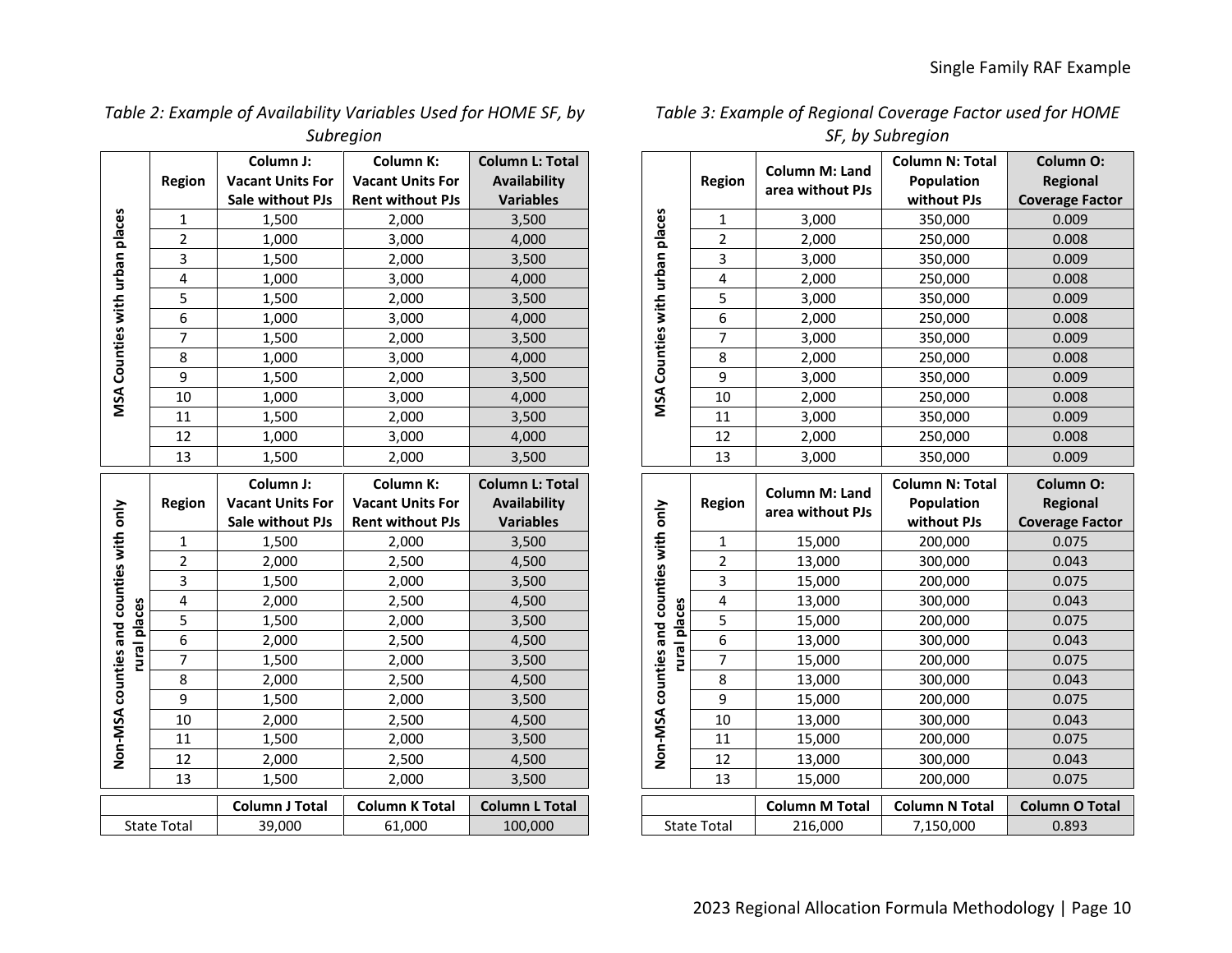### <span id="page-12-0"></span>**Compounded Need**

To allocate funds, the RAF compares each subregion's total need to the state's total need. All of the housing need variables are added together. Then, each subregion's total need is taken as a percentage of the amount of total need in the state. Table 1, Column I, illustrates how the Total Need Variables are derived: households at 200% of poverty, cost burdened owner and renter households, overcrowded owner and renter households, units lacking kitchen facilities, and units lacking plumbing facilities are added together, thereby compounding the need.

This compounding balances the relative importance of the variables; variables with very high or very small numbers are combined with the overall total of need. This prevents variables from being disproportionately weighted.

### <span id="page-12-1"></span>**Weights**

Examples of how the weights operate in the RAF are in Tables 4 and 5. The column header letters (A, B, C, etc.) will build off the previous table. If column letters are not in alphabetical order, the column header letter refers to a previous table.

To apply weights, first the subregional percentage (the subregional share of statewide need), housing availability, and regional allocation factor must be calculated. Table 4 demonstrates how the percentages are derived. Table 4 shows only Urban Region 1 and the statewide total in order to simplify the example.

|                    | Column I:         | Column P:                 | <b>Column L: Total</b> | Column Q:                 | <b>Column O:</b>       | <b>Column R: Percent of</b>   |
|--------------------|-------------------|---------------------------|------------------------|---------------------------|------------------------|-------------------------------|
| Area               | <b>Total Need</b> | <b>Percent of State's</b> | Availability           | <b>Percent of State's</b> | Regional               | <b>State's Total Regional</b> |
|                    | <b>Variables</b>  | <b>Total Need</b>         | <b>Variables</b>       | <b>Total Availability</b> | <b>Coverage Factor</b> | <b>Coverage Factor</b>        |
| Urban Region 1     | 84.691            | 5.0%                      | 3.500                  | 3.5%                      | 0.009                  | 1.0%                          |
| <b>State Total</b> | 1,702,848         |                           | 100,000                |                           | 0.893                  |                               |

### *Table 4: Percentages Taken*

*Note: Column I is from Table 1, Column L is from Table 2, and Column O is from Table 3.*

A successful allocation formula will provide more funding for areas with high housing need and reduce funding for areas with an abundance of housing resources. Housing availability variables have a negative weight to reflect that an abundance of available units might reduce the need for assistance. The housing need variables and the regional coverage factor have positive weights to reflect that these factors may increase the need for assistance. Renter and owner components of a single need or availability category are added together, as they represent one variable for the purposes of weighting compounded need. The weight of each variable, whether need, availability, or regional coverage factor, must equal 100%; otherwise, the initial subregion allocation will not add up to the total example allocation. The formulas to determine variable weight for the Single Family RAF are as follows:

Total Need Variables = HH at or below 200% poverty + Cost Burden + Overcrowding + Units Lacking Plumbing

+ Units Lacking Kitchen

Total Availability Variables = Unoccupied Units for Sale or Rent

Regional Coverage Factor = Inverse Population Density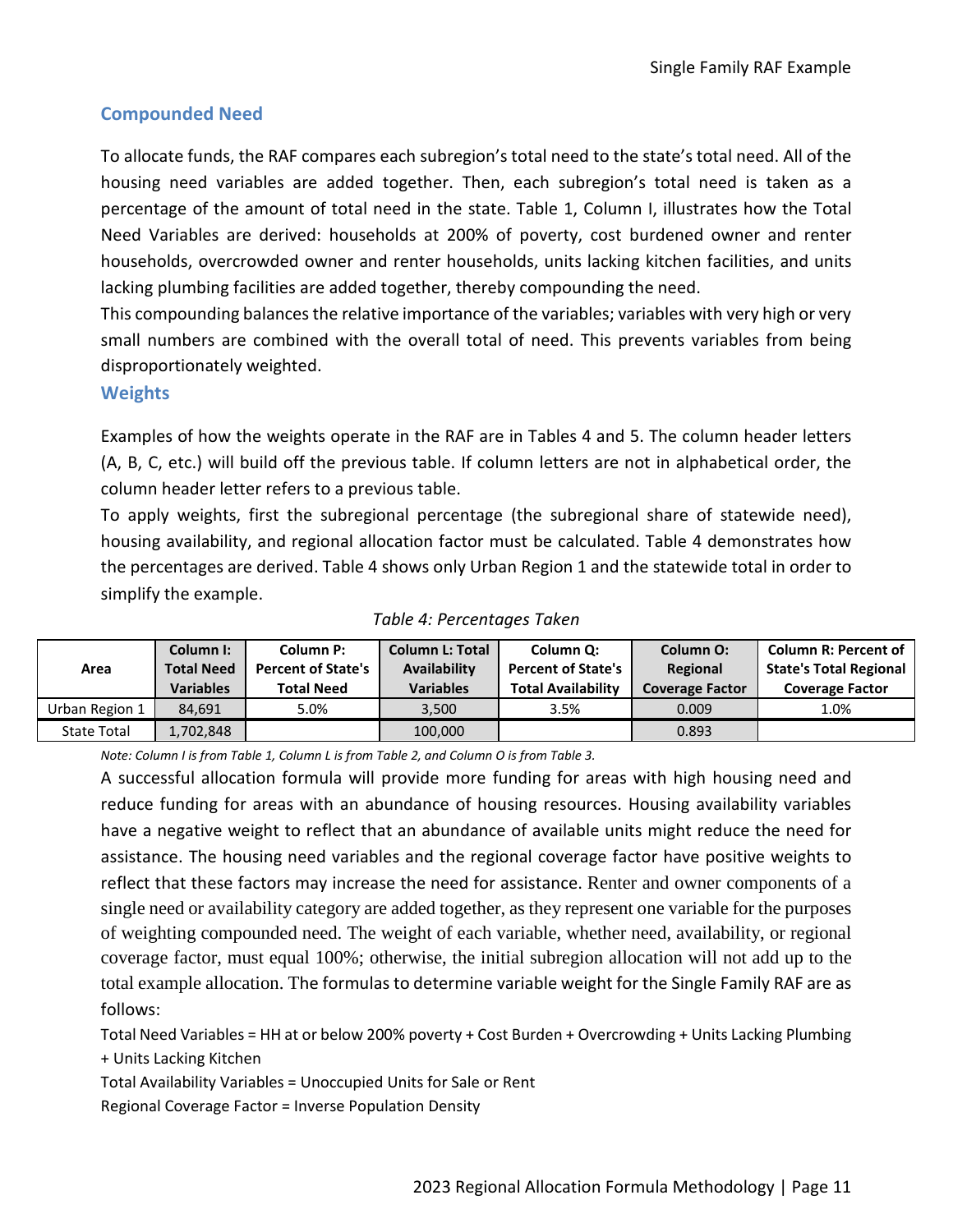Total Need Variables – Total Availability Variables + Regional Coverage Factor = 100%

To put it simply (with x representing the weight of each variable): 5x-x+x=100% As a result, each variable is weighted at 20% for Single Family programs, giving the appropriate relationship between funding and current availability of resources. The compounded need variables receive 100% weight. Table 5 shows the application of the weights based on a hypothetical statewide availability of \$2,500,000.

| Area           | <b>Column P:</b><br>Percent of<br>State's<br><b>Total Need</b> | Column S:<br>Weight of<br><b>Need</b><br><b>Variables</b> | Column T:<br>Need<br>Variable<br>Allocation* | Column Q:<br>Percent of<br><b>State's Total</b><br><b>Availability</b> | Column U:<br>Weight of<br><b>Availability</b><br>Variable | Column V:<br>Availability<br>Variable<br>Allocation~ | Column R:<br><b>Percent of State's</b><br><b>Total Regional</b><br><b>Coverage Factor</b> | Column W:<br>Weight of<br>Regional<br>Coverage<br>Factor | Column X:<br>Regional<br>Coverage<br>Factor<br>Allocation^ | Column Y:<br>Total<br><b>Allocation</b> <sup>+</sup> |
|----------------|----------------------------------------------------------------|-----------------------------------------------------------|----------------------------------------------|------------------------------------------------------------------------|-----------------------------------------------------------|------------------------------------------------------|-------------------------------------------------------------------------------------------|----------------------------------------------------------|------------------------------------------------------------|------------------------------------------------------|
| Urban Region 1 | 5.0%                                                           | 100%                                                      | \$ 124.338                                   | 3.5%                                                                   | $-20%$                                                    | \$ (17,500)                                          | 1.0%                                                                                      | 20%                                                      | \$4.799                                                    | \$111.637                                            |

*Note: Column P, Q and R taken from Table 4.* 

\*Column T is calculated as follows: Column P x Column S x statewide availability of funds.

~Column V is calculated as follows: Column Q x Column U x statewide availability of funds.

^ Column X is calculated as follows: Column W x Column R x statewide availability of funds.

+Column Y is calculated as follows: Column T + Column V + Column X.

<span id="page-13-0"></span>**HOME Subregional Allocation Adjustment**

The HOME SF RAF has a subregional floor. This floor ensures sufficient funding to award at least one contract in each subregion. If the RAF results in a subregional funding amount that is less than \$100,000, that subregion's funding amount is adjusted upward to provide for at least a minimum of \$100,000. The process does not reallocate funds from subregions with initial funding amounts in excess of \$100,000 to those subregions with initial funding amounts that are less than \$100,000. Funds used to enable the floor are not subject to RAF requirements and are added as a final adjustment to the subregional allocation amounts available for award. The final adjustment adds a supplemental allocation to bring all subregions to a minimum of \$100,000. The process is complete when each subregion has at least \$100,000.

Table 6 shows the process of supplementing funds to subregions that have initial funding amounts that are less than \$100,000. This table builds from the previous tables included in this methodology and Urban Regions 1 and 2 are included as examples of this adjustment. The column header letters build off previous tables, so if the letters are not in alphabetical order, the column letter refers to previous tables.

| Area           | <b>Column Y: Initial</b><br>Subregion amount | <b>Column Z: Amount</b><br>needed to reach \$100,000 | <b>Column AA: Final Subregion</b><br><b>Allocation</b> |  |  |  |
|----------------|----------------------------------------------|------------------------------------------------------|--------------------------------------------------------|--|--|--|
| Urban Region 1 | \$111,637                                    |                                                      | \$111.637                                              |  |  |  |
| Urban Region 2 | \$84,255                                     | \$15,745                                             | \$100,000                                              |  |  |  |

*Table 6: Subregion amount under \$100,000*

*Note: Column Y is from Table 5.*

Since the Urban Region 1 initial Subregion amount exceeds \$100,000, no adjustment is made to this sub-allocation. However, because the Urban Region 2 initial Subregion amount is less than \$100,000, a supplemental allocation amount is added to bring the subregion allocation up to the final allocation amount of \$100,000.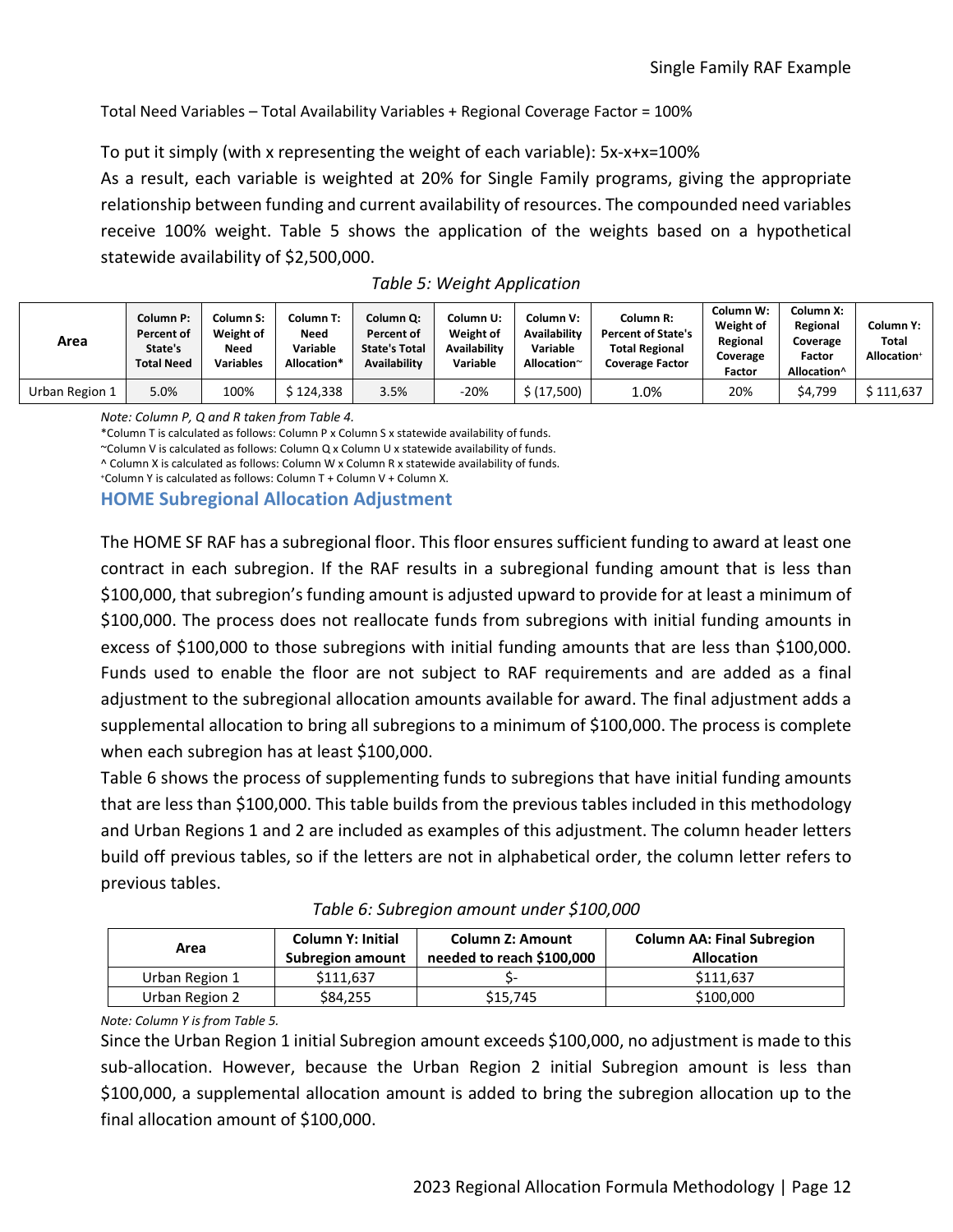## <span id="page-14-0"></span>**Multifamily RAF Example**

Table 7 shows the need and availability variables used in the HTC RAF. The HTC RAF is very similar to the HOME MF RAF with the exception that the HTC RAF includes PJs. Example numbers are used for clarity. The statewide average household size in the following example is 2.83.

|            | <b>Region</b>  | <b>Column BB:</b><br>Individuals at or<br>below 200% Poverty | <b>Column CC: HH</b><br>at or below<br>200% Poverty | <b>Column DD: Cost</b><br><b>Burdened Renters</b> | <b>Column EE:</b><br>Overcrowded<br>Renters | <b>Column FF:</b><br><b>Vacant Units</b><br>for Rent |
|------------|----------------|--------------------------------------------------------------|-----------------------------------------------------|---------------------------------------------------|---------------------------------------------|------------------------------------------------------|
|            | $\mathbf{1}$   | 150,000                                                      | 53,571                                              | 25,000                                            | 4,000                                       | 6,000                                                |
| places     | $\overline{2}$ | 100,000                                                      | 35,714                                              | 20,000                                            | 2,000                                       | 4,000                                                |
|            | 3              | 150,000                                                      | 53,571                                              | 25,000                                            | 4,000                                       | 6,000                                                |
| with urban | 4              | 100,000                                                      | 35,714                                              | 20,000                                            | 2,000                                       | 4,000                                                |
|            | 5              | 150,000                                                      | 53,571                                              | 25,000                                            | 4,000                                       | 6,000                                                |
|            | 6              | 100,000                                                      | 35,714                                              | 20,000                                            | 2,000                                       | 4,000                                                |
|            | 7              | 150,000                                                      | 53,571                                              | 25,000                                            | 4,000                                       | 6,000                                                |
| Counties   | 8              | 100,000                                                      | 35,714                                              | 20,000                                            | 2,000                                       | 4,000                                                |
|            | 9              | 150,000                                                      | 53,571                                              | 25,000                                            | 4,000                                       | 6,000                                                |
| MSA        | 10             | 100,000                                                      | 35,714                                              | 20,000                                            | 2,000                                       | 4,000                                                |
|            | 11             | 150,000                                                      | 53,571                                              | 25,000                                            | 4,000                                       | 6,000                                                |
|            | 12             | 100,000                                                      | 35,714                                              | 20,000                                            | 2,000                                       | 4,000                                                |
|            | 13             | 150,000                                                      | 53,571                                              | 25,000                                            | 4,000                                       | 6,000                                                |

*Table 7: Example of Need and Availability Variables used for HTC, by Subregion*

| counties with only rural places | <b>Region</b>                                                   | <b>Column BB:</b><br><b>Column CC: HH</b><br>Individuals at or<br>at or below<br>below 200% Poverty<br>200% Poverty |                        | <b>Column DD: Cost</b><br><b>Burdened Renters</b> | <b>Column EE:</b><br>Overcrowded<br><b>Renters</b> | <b>Column FF:</b><br><b>Vacant Units for</b><br>Rent |  |
|---------------------------------|-----------------------------------------------------------------|---------------------------------------------------------------------------------------------------------------------|------------------------|---------------------------------------------------|----------------------------------------------------|------------------------------------------------------|--|
|                                 | $\mathbf{1}$                                                    | 40,000                                                                                                              | 14,286                 |                                                   | 700                                                | 700                                                  |  |
|                                 | $\overline{2}$                                                  | 25,000                                                                                                              | 8,929                  | 2,000                                             | 400                                                | 500                                                  |  |
|                                 | 3                                                               | 40,000                                                                                                              | 14,286                 | 7,000                                             | 700                                                | 700                                                  |  |
|                                 | 4                                                               | 25,000                                                                                                              | 8,929                  | 2,000                                             | 400                                                | 500                                                  |  |
|                                 | 5                                                               | 40,000                                                                                                              | 14,286                 | 7,000                                             | 700                                                | 700                                                  |  |
|                                 | 6                                                               | 25,000                                                                                                              | 8,929                  | 2,000                                             | 400                                                | 500                                                  |  |
|                                 | 7                                                               | 40,000                                                                                                              | 14,286                 | 7,000                                             | 700                                                | 700                                                  |  |
| and                             | 8                                                               | 25,000                                                                                                              | 8,929                  | 2,000                                             | 400                                                | 500                                                  |  |
|                                 | 9                                                               | 40,000                                                                                                              | 14,286                 | 7,000                                             | 700                                                | 700                                                  |  |
| counties                        | 10                                                              | 25,000                                                                                                              | 8,929                  | 2,000                                             | 400                                                | 500                                                  |  |
|                                 | 11                                                              | 40,000                                                                                                              | 14,286                 | 7,000                                             | 700                                                | 700                                                  |  |
| Non-MSA                         | 12                                                              | 25,000                                                                                                              | 8,929                  | 2,000                                             | 400                                                | 500                                                  |  |
|                                 | 13                                                              | 40,000                                                                                                              | 14,286                 | 7,000                                             | 700                                                | 700                                                  |  |
|                                 |                                                                 | <b>Column BB Total</b>                                                                                              | <b>Column CC Total</b> | <b>Column DD Total</b>                            | <b>Column EE Total</b>                             | <b>Column FF Total</b>                               |  |
|                                 | 2,080,000<br>356,000<br><b>State Total</b><br>742,857<br>47,300 |                                                                                                                     | 73,900                 |                                                   |                                                    |                                                      |  |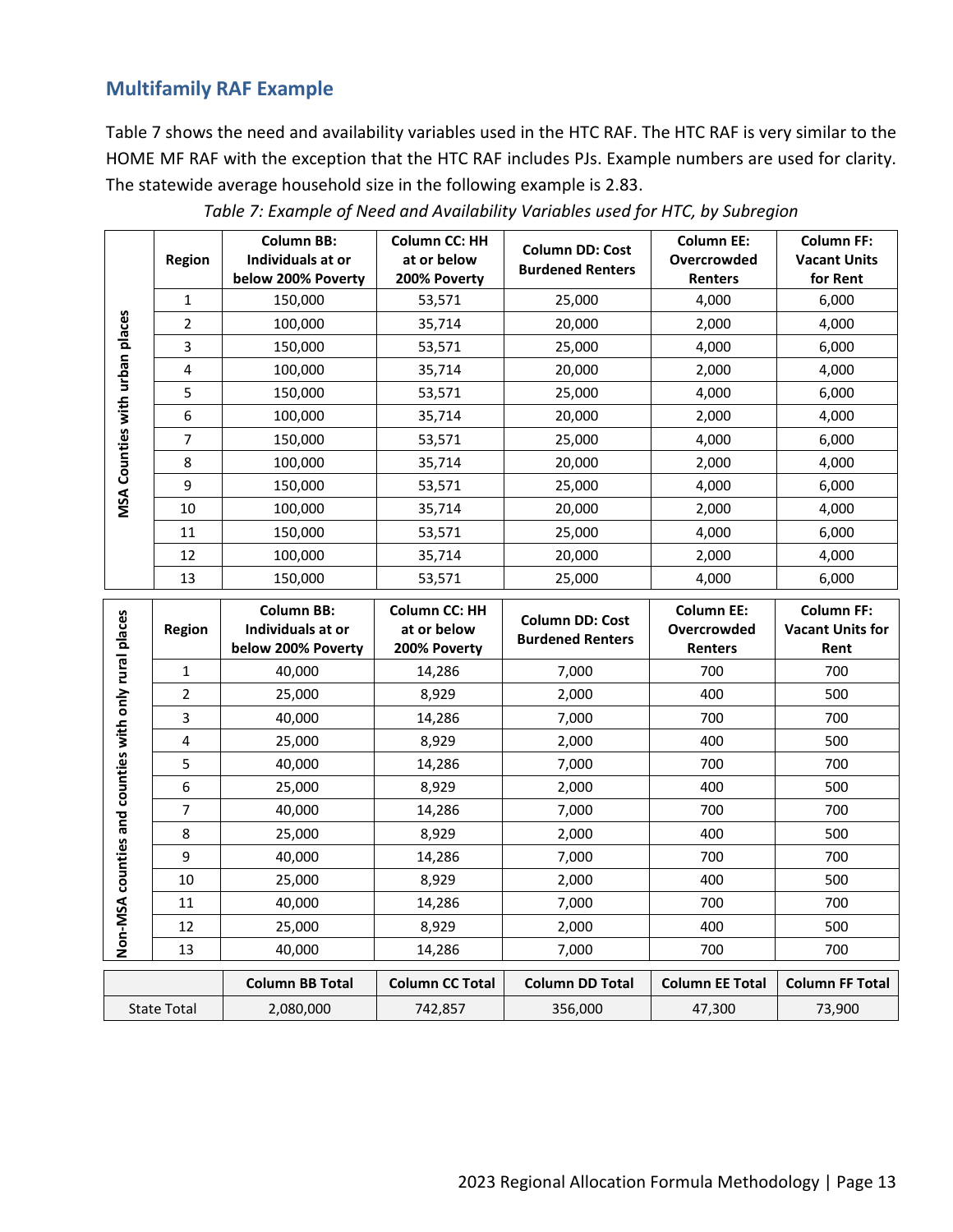### <span id="page-15-0"></span>**Compounded Need**

To allocate funds, the RAF compares each subregion's total need to the state's total need. All of the housing need variables are added together. Then, each subregion's total need is taken as a percentage of the amount of total need in the state. Table 8 illustrates how the Total Need Variables are derived: households at or below 200% of poverty, cost burdened renter households, and overcrowded renter households are added together, thereby compounding the need. Table 8 shows only Urban Region 1 and the statewide total, in order to simplify the example.

| Area               | <b>Column CC: HH</b><br>at or below<br>200% Poverty | <b>Column DD:</b><br><b>Cost Burdened</b><br><b>Renters</b> | <b>Column EE:</b><br>Overcrowded<br><b>Renters</b> | <b>Column GG:</b><br><b>Total Need</b><br><b>Variables</b> |  |
|--------------------|-----------------------------------------------------|-------------------------------------------------------------|----------------------------------------------------|------------------------------------------------------------|--|
| Urban Region 1     | 53,571                                              | 25,000                                                      | 4.000                                              | 82,571                                                     |  |
| <b>State Total</b> | 742,857                                             | 356,000                                                     | 47,300                                             | 1,146,157                                                  |  |

*Note: Columns CC, DD and EE are from Table 7.*

This compounding balances the relative importance of the variables; variables with very high or very small numbers are combined with the overall total of need. This prevents variables from being disproportionately weighted.

### <span id="page-15-1"></span>**Weights**

Examples of how the weights work in the RAF are in Tables 9 and 10. If the letters are not in alphabetical order, the column header letter refers to a previous table.

In order to apply weights, first the subregional percentage availability, and inverse population density must be calculated. Table 9 demonstrates how the percentages are derived.

| Area               | <b>Column GG:</b><br><b>Total Need</b><br><b>Variables</b> | <b>Column HH:</b><br><b>Percent of State's</b><br><b>Total Need</b> | Column II:<br><b>Vacant Units</b><br>for Rent | <b>Column JJ: Percent</b><br>of State's Total<br>Availability |  |
|--------------------|------------------------------------------------------------|---------------------------------------------------------------------|-----------------------------------------------|---------------------------------------------------------------|--|
| Urban Region 1     | 82.571                                                     | 7.2%                                                                | 6.000                                         | 8.1%                                                          |  |
| <b>State Total</b> | 1,146,157                                                  |                                                                     | 73,900                                        |                                                               |  |

*Table 9: Percentages Taken*

*Note: Column GG is from Table 8.* 

A successful allocation formula will provide more funding for areas with high housing need and reduce funding for areas with an abundance of housing resources. The housing availability variable has negative weight to reflect that an abundance of available units might reduce the need for assistance, while housing need variables have positive weight to reflect that these factors may increase the need for assistance. Renter and owner components of a single need or availability category are added together, as they represent one variable for the purposes of weighting the variables. The weight of each variable, whether need, availability, or regional coverage factor, must equal 100%; otherwise, the initial subregion allocation will not add up to the total example allocation. The formulas to determine variable weight for the Multifamily RAF are as follows:

Total Need Variables = HH at or below 200% poverty + Renter Cost Burden + Renter Overcrowding Availability Variable = Unoccupied Units for Rent Total Need Variables – Availability Variable = 100%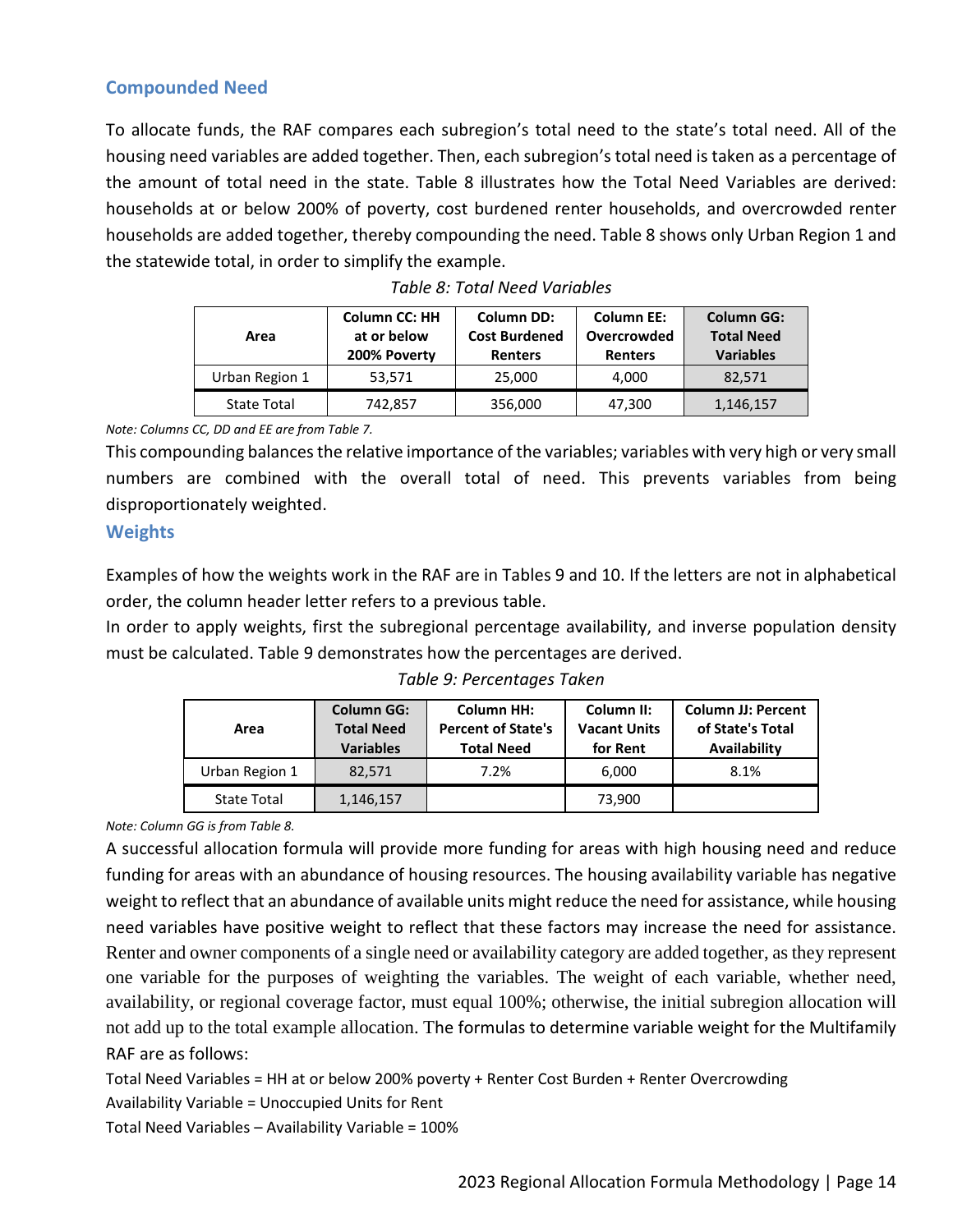Simply stated (with x representing the weight of each variable): 3x-x=100%

As a result, each variable is weighted at 50% for multifamily programs, giving the appropriate relationship between funding and current availability of resources. The compounded need variables receive 150% weight. Table 10 shows the application of the weights based on a statewide availability of \$40,000,000. *Table 10: Weight Application*

| Area           | <b>Column HH:</b><br>Percent of<br><b>State's Total</b><br><b>Need</b> | Column<br>KK: Weight<br>of Need<br><b>Variables</b> | Column LL:<br>Need<br>Variable<br>Allocation* | Column JJ:<br>Percent of<br><b>State's Total</b><br><b>Availability</b> | <b>Column MM:</b><br>Weight of<br><b>Availability</b><br>Variable | <b>Column NN:</b><br>Availability<br><b>Variable</b><br>Allocation $\sim$ | Column OO:<br>Total<br>Allocation <sup>+</sup> |
|----------------|------------------------------------------------------------------------|-----------------------------------------------------|-----------------------------------------------|-------------------------------------------------------------------------|-------------------------------------------------------------------|---------------------------------------------------------------------------|------------------------------------------------|
| Urban Region 1 | 7.2%                                                                   | 150%                                                | \$4,322,519                                   | 8.1%                                                                    | -50%                                                              | \$(1,623,816)                                                             | \$2,698,703                                    |

*Note: Column HH and JJ taken from Table 9.* 

\*Column LL is calculated as follows: Column HH x Column KK x statewide availability of funds.

~Column NN is calculated as follows: Column JJ x Column MM x statewide availability of funds.

+ Column OO is calculated as follows: Column LL + Column NN.

#### <span id="page-16-0"></span>**HTC Subregional Allocation Adjustment**

Tex. Gov't Code §2306.111(d-3) is a requirement regarding funding and the RAF that applies only to HTC. This provision requires that TDHCA allocate at least 20% of housing tax credits to rural areas and that \$500,000 or more be available for each of the 26 subregions. In the most recent QAP the Department reflects an increase to the \$500,000 figure establishing a \$600,000 minimum for each region. The overall state rural allocation of funds is ensured to satisfy the minimum of 20% of the credit ceiling amount in rural areas by making any needed adjustments at the time of award, if needed. Usually, the 20% allocation to rural areas occurs through the competitive process, but, if not, one or more applications from rural areas will be awarded from the statewide collapse of the RAF to ensure the requirement is met.

For the HTC RAF, the subregional funding amount is adjusted to a minimum of \$600,000 if needed. This is a final adjustment to the subregional allocation amounts available for award. The process proportionately takes funds from subregions with initial funding amounts in excess of \$600,000 and reallocates those funds to those subregions with initial funding amounts that are less than \$600,000. The process is complete when each subregion has at least \$600,000.

Tables 11 and 12 show the process of determining the amount to adjust from subregions with more than \$600,000. These tables build from the previous tables included in this methodology and Urban Region 1 and 2 and Rural Region 1 and 2 are included. The column header letters build off previous tables, so if the letters are not in alphabetical order, the column letter refers to previous tables.

These four subregions are examined because the most common movement for funds during the \$600,000 adjustment is from Urban Counties to Rural Counties. The first step in the \$600,000 adjustment process is to determine the amount by which each subregion is over or under \$600,000 for each subregion. This is illustrated in Table 11.

| Area               | <b>Column OO: Initial</b><br><b>Subregion amount</b> | <b>Column PP: Amount</b><br>needed to reach \$600,000 | Column QQ: Amount over<br>\$600,000 that can be reallocated |  |  |
|--------------------|------------------------------------------------------|-------------------------------------------------------|-------------------------------------------------------------|--|--|
| Urban Region 1     | \$2,698,703                                          |                                                       | \$2,098,703                                                 |  |  |
| Urban Region 2     | \$1,938,732                                          |                                                       | \$1,338,732                                                 |  |  |
| Rural Region 1     | \$961,482                                            |                                                       | \$361,482                                                   |  |  |
| Rural Region 2     | \$457,720                                            | \$142,280                                             |                                                             |  |  |
| <b>State Total</b> | \$40,000,000                                         | \$853,682.36                                          | \$25,253,682.36                                             |  |  |

#### *Table 11: Subregional amount over/under \$600,000*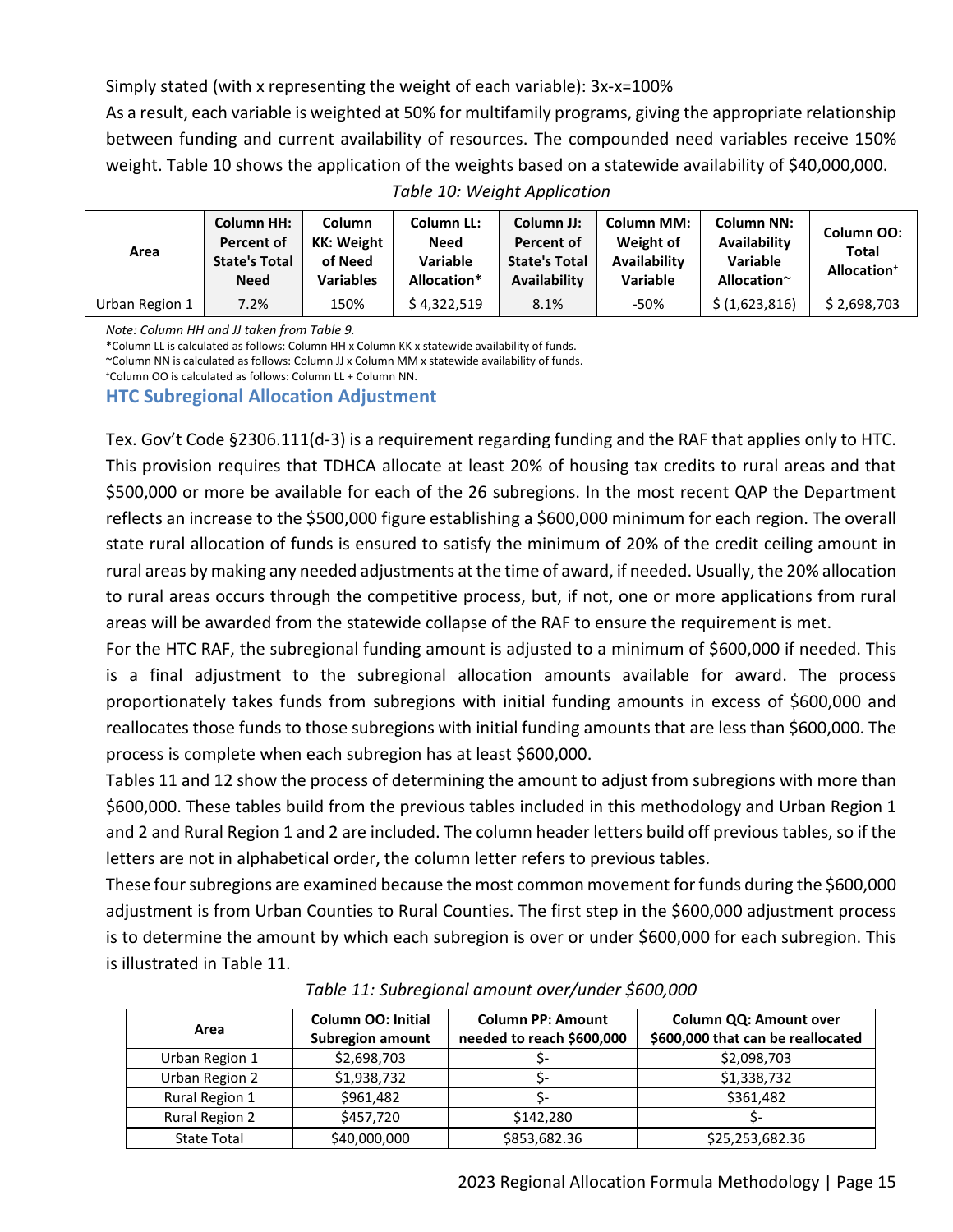*Note: Column OO is from Table 10.*

Column QQ in Table 11 is the amount in Column OO minus \$600,000 if the amount in Column OO is more than \$600,000. At least \$600,000 is maintained in each subregion before the adjustment process.

The next step in the adjustment process is to determine the percentage to be reallocated. The proportion of the total amount to be reallocated is in Column SS. Finally, Column OO is adjusted by Column SS to equal the final Sub-Amount in Column TT.

| Area                  | <b>Column RR: Percent of</b><br><b>Total Amount that can be</b><br>reallocated* | <b>Column SS: Amount to</b><br>be reallocated $\sim$ | <b>Column TT: Final Subregion</b><br>Allocation <sup>+</sup> |
|-----------------------|---------------------------------------------------------------------------------|------------------------------------------------------|--------------------------------------------------------------|
| Urban Region 1        | 8.31%                                                                           | \$ (70, 945)                                         | \$2,627,758                                                  |
| Urban Region 2        | 5.30%                                                                           | \$ (45, 255)                                         | \$1,893,477                                                  |
| Rural Region 1        | 1.43%                                                                           | \$ (12, 220)                                         | \$949,262                                                    |
| <b>Rural Region 2</b> | $0.00\%$                                                                        | \$142,280                                            | \$600,000                                                    |
| <b>State Total</b>    | 100.00%                                                                         | \$0                                                  | \$40,000,000                                                 |

### *Table 12: Proportional adjustment*

*\*Column RR is calculated as follows: if Column OO is more than \$600,000, then ((Column OO-\$600,000)/(Statewide total for Column QQ))* ~*Column SS is calculated as followed: if Column RR is a percentage, then (Column RR\*\$853,682.36); if Column RR is "-%", then Column SS equals Column PP.*

<sup>+</sup>*Column TT is calculated as follows: Column OO + Column SS.*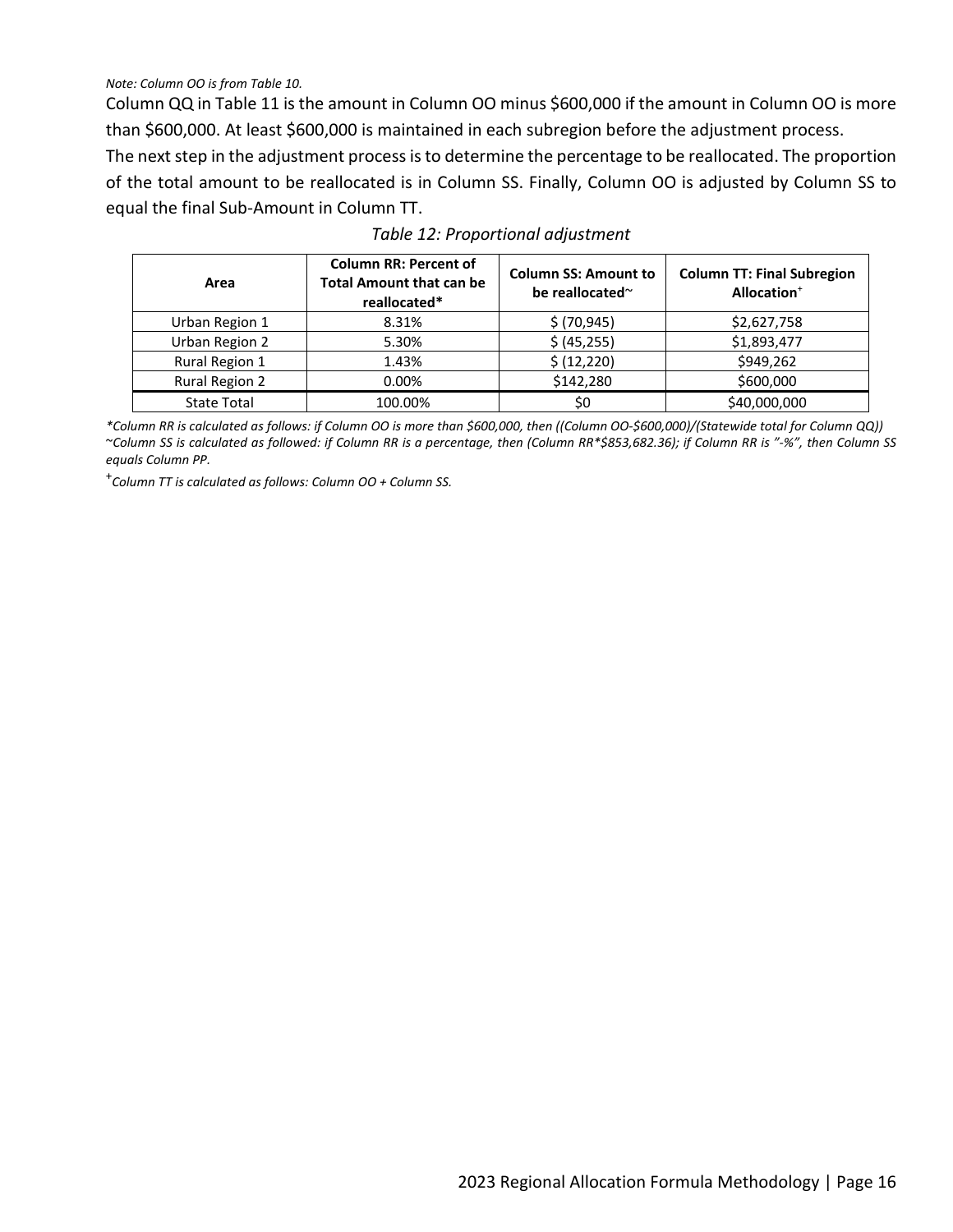#### Attachment B: Texas Department of Housing and Community Affairs Example 2023 HOME SF Regional Allocation Formula

| <b>Table 1 - Raw Data</b> |  |  |
|---------------------------|--|--|
|---------------------------|--|--|

|                          | Region         | Individuals at<br>or Below<br>200% Poverty | HH at or<br><b>Below 200%</b><br>Poverty | Cost-<br><b>Burdened</b><br>Owners | Cost-<br>Burdened<br>Renters | Over-<br>crowded<br>Owners | Over-<br>crowded<br>Renters | Total<br>Units<br>Lacking<br>Plumbing | Total<br>Units<br>Lacking<br>Kitchen | Vacant<br>Units For<br>Sale | Vacant<br><b>Units For</b><br>Rent | Land Area | Total<br>Population | Inverse<br>Population<br>Density |
|--------------------------|----------------|--------------------------------------------|------------------------------------------|------------------------------------|------------------------------|----------------------------|-----------------------------|---------------------------------------|--------------------------------------|-----------------------------|------------------------------------|-----------|---------------------|----------------------------------|
|                          | -1             | 25,589                                     | 9.042                                    | 3.286                              | 2.882                        | 524                        | 588                         | 1.347                                 | 1.539                                | 240                         | 489                                | 2.494     | 106.482             | 0.023                            |
|                          | ำ              | 16,929                                     | 5.982                                    | 1.601                              | 1.662                        | 266                        | 126                         | 1.869                                 | 1.871                                | 344                         | 270                                | 2.293     | 60.201              | 0.038                            |
|                          | $\mathbf{R}$   | 465,370                                    | 164,442                                  | 91.842                             | 90,557                       | 10.612                     | 10,946                      | 10,325                                | 20,494                               | 6.193                       | 13,688                             | 7,665     | 2,364,737           | 0.003                            |
| Urban Places             | 4              | 124.220                                    | 43.894                                   | 10.990                             | 13.217                       | 2.189                      | 2.291                       | 9.618                                 | 6.775                                | 1.137                       | 2.395                              | 3.453     | 367.330             | 0.009                            |
|                          | 5              | 56.262                                     | 19.881                                   | 4.832                              | 6.321                        | 1.036                      | 963                         | 4.671                                 | 6.049                                | 1.033                       | 1.879                              | 1.941     | 222.242             | 0.009                            |
|                          | 6              | 125,184                                    | 44.235                                   | 15.155                             | 18.705                       | 3.366                      | 2.402                       | 4,328                                 | 4,840                                | 2.192                       | 2.964                              | 2.606     | 469.663             | 0.006                            |
|                          | $\overline{7}$ | 250,945                                    | 88,673                                   | 49.929                             | 52.275                       | 6.282                      | 6.532                       | 4.159                                 | 8.165                                | 3.360                       | 7.230                              | 3.922     | 1.207.932           | 0.003                            |
| Counties with            | 8              | 128.060                                    | 45,251                                   | 13.392                             | 21.206                       | 2.227                      | 2.400                       | 3,823                                 | 5,756                                | 1.651                       | 3,007                              | 4,202     | 445.044             | 0.009                            |
|                          | 9              | 89.232                                     | 31.531                                   | 15.396                             | 13.603                       | 1.991                      | 1.674                       | 2.197                                 | 3.736                                | 1.542                       | 1.870                              | 3.258     | 408.311             | 0.008                            |
|                          | 10             | 70,495                                     | 24,910                                   | 4,739                              | 8,913                        | 1.279                      | 1.882                       | 3,972                                 | 5,381                                | 752                         | 2.418                              | 2,256     | 194,832             | 0.012                            |
|                          | 11             | 104.374                                    | 36.881                                   | 4.791                              | 6.027                        | 3.563                      | 1.924                       | 2.526                                 | 2.028                                | 301                         | 1.644                              | 3.991     | 189.153             | 0.021                            |
| MSA                      | 12             | 57,904                                     | 20,461                                   | 6,298                              | 8,807                        | 1,833                      | 3,186                       | 2,156                                 | 2,358                                | 664                         | 1,678                              | 4,136     | 234,487             | 0.018                            |
|                          | 13             | 75.796                                     | 26.783                                   | 6.077                              | 3.989                        | 1.805                      | 848                         | 1.499                                 | 1.327                                | 635                         | 866                                | 757       | 157.036             | 0.005                            |
|                          | Subtotal       | 1,590,360                                  | 561,965                                  | 228.328                            | 248.164                      | 36,973                     | 35,762                      | 52,490                                | 70,319                               | 20.044                      | 40,398                             | 42,975    | 6,427,450           | 0.164                            |
|                          |                | 115.922                                    | 40,962                                   | 6.010                              | 9,389                        | 2.312                      | 1.927                       | 10.859                                | 13.471                               | 1.306                       | 3.076                              | 36,633    | 307,374             | 0.119                            |
| with                     | ำ              | 90,726                                     | 32,059                                   | 6.907                              | 7,636                        | 1.879                      | 825                         | 12,031                                | 11,818                               | 1.752                       | 2,258                              | 24,831    | 260.521             | 0.095                            |
|                          | 3              | 81.384                                     | 28.758                                   | 8.663                              | 10.997                       | 1.914                      | 1.453                       | 4.538                                 | 6.116                                | 1.392                       | 1.902                              | 5.417     | 264.950             | 0.020                            |
| Counties                 | 4              | 217.277                                    | 76,776                                   | 17.522                             | 20.746                       | 4.543                      | 3.281                       | 12,536                                | 15,438                               | 2,483                       | 4.782                              | 11.856    | 594,991             | 0.020                            |
|                          | 5              | 154.845                                    | 54.716                                   | 9.326                              | 18.315                       | 3.849                      | 2.560                       | 13.076                                | 11.824                               | 1.965                       | 3.054                              | 9.910     | 383.426             | 0.026                            |
|                          | 6              | 70,952                                     | 25,071                                   | 4,854                              | 10.853                       | 1.581                      | 1.340                       | 4,853                                 | 4,956                                | 1.019                       | 1.673                              | 4,577     | 202.007             | 0.023                            |
| and                      | $\overline{7}$ | 36,063                                     | 12.743                                   | 4.802                              | 3.595                        | 1.019                      | 518                         | 2,595                                 | 3,108                                | 620                         | 460                                | 4.217     | 123.154             | 0.034                            |
| Rural Places<br>Counties | 8              | 97,826                                     | 34,567                                   | 7,628                              | 9,304                        | 2,917                      | 1.215                       | 8,762                                 | 9,658                                | 1,551                       | 1,853                              | 12,672    | 289,745             | 0.044                            |
| Only                     | 9              | 72.450                                     | 25.601                                   | 6.425                              | 6.674                        | 2.567                      | 1.843                       | 4.303                                 | 4,459                                | 1.378                       | 1.503                              | 6.857     | 237.497             | 0.029                            |
|                          | 10             | 102.601                                    | 36.255                                   | 5.183                              | 9.999                        | 2.606                      | 2.179                       | 10.166                                | 8.975                                | 1.124                       | 2.571                              | 15.155    | 271.936             | 0.056                            |
|                          | 11             | 147,673                                    | 52,181                                   | 4.993                              | 9.708                        | 3.679                      | 3.709                       | 7.711                                 | 7,085                                | 844                         | 2.171                              | 18.214    | 277,656             | 0.066                            |
|                          | 12             | 64.643                                     | 22.842                                   | 3.566                              | 5.158                        | 1.544                      | 806                         | 5.434                                 | 6.182                                | 742                         | 1.352                              | 35.496    | 192.408             | 0.184                            |
| Non-MSA                  | 13             | 12,234                                     | 4,323                                    | 376                                | 1.377                        | 170                        | 246                         | 1.681                                 | 1,536                                | 154                         | 408                                | 20.687    | 25,154              | 0.822                            |
|                          | Subtotal       | 1,264,596                                  | 446,854                                  | 86,255                             | 123.751                      | 30,580                     | 21.902                      | 98.545                                | 104,626                              | 16,330                      | 27,063                             | 206,522   | 3,430,819           | 1.538                            |
|                          | <b>Total</b>   | 2.854.956                                  | 1,008,818                                | 314,583                            | 371.915                      | 67,553                     | 57,664                      | 151.035                               | 174,945                              | 36.374                      | 67,461                             | 249.496   | 9.858.269           | 1.703                            |

Variables from Participating Jurisdictions (PJs) are not counted for HOME Program RAFs.

Texas Average HH Size: 2.83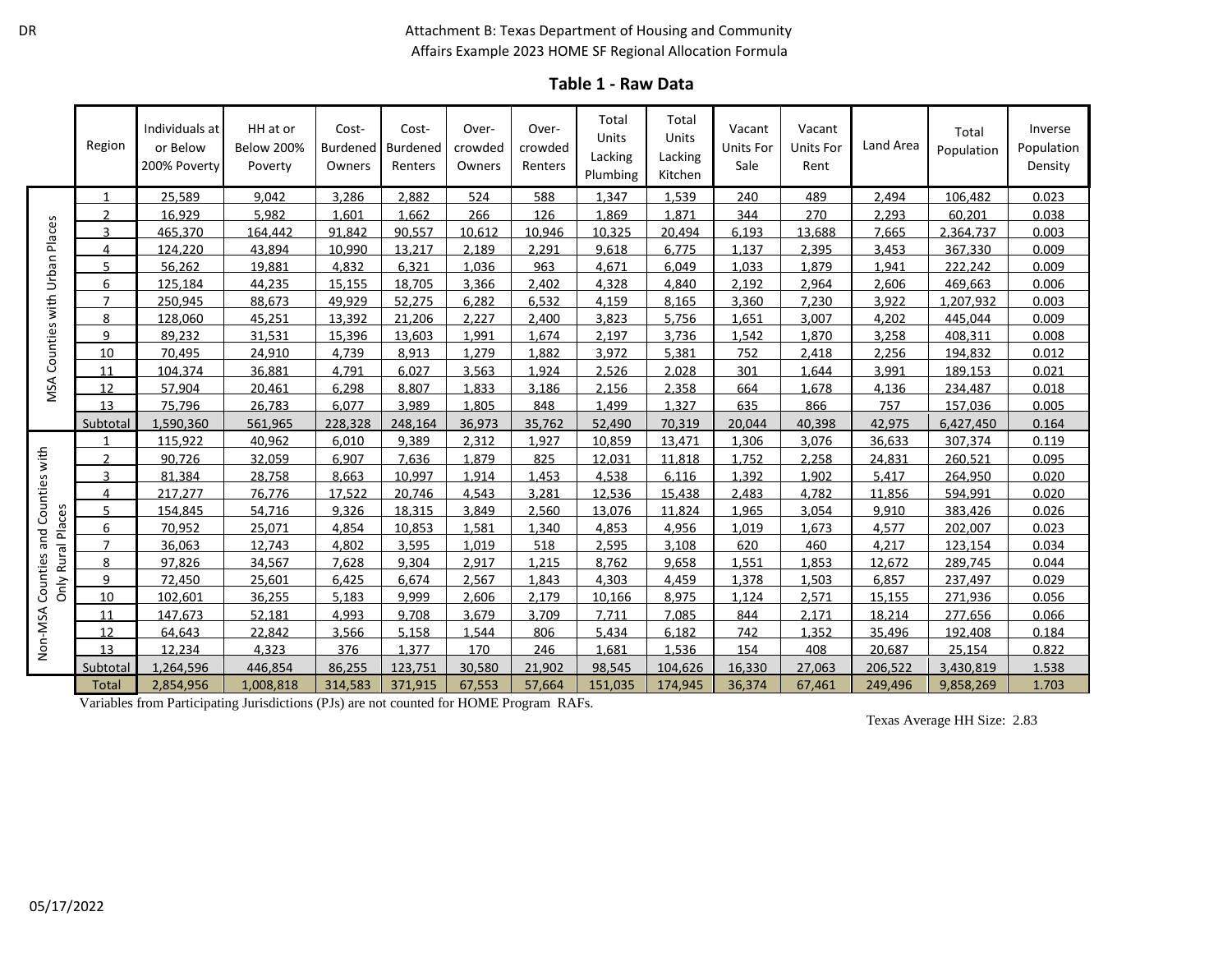#### Attachment B: Texas Department of Housing and Community Affairs Example 2023 HOME SF Regional Allocation Formula

### **Table 2 - Weights**

|                            | Region        | <b>Total Need</b><br>Variables | % of Total<br>Need<br>Variables |                       | Weighted   | Total<br>Availability<br>Variables | % of Total<br>Availability<br>Variables |            | Weighted      | Regional<br>Coverage<br>Factor | % of Total<br>Regional<br>Coverage<br>Factor |         | Weighted  | Initial<br>Subregion<br>Allocation | % of Total<br>Award |
|----------------------------|---------------|--------------------------------|---------------------------------|-----------------------|------------|------------------------------------|-----------------------------------------|------------|---------------|--------------------------------|----------------------------------------------|---------|-----------|------------------------------------|---------------------|
|                            | 1             | 19.208                         | 0.9%                            | $\zeta$               | 134.227    | 729                                | 0.7%                                    | ς.         | (21.062)      | 0.023                          | 1.4%                                         | \$      | 41.261    | ς<br>154,426                       | 1.03%               |
|                            | $\mathcal{P}$ | 13.377                         | 0.6%                            | ς.                    | 93,479     | 614                                | 0.6%                                    | Š.         | (17.740)      | 0.038                          | 2.2%                                         |         | 67.108    | ¢<br>142,848                       | 0.95%               |
| Counties with Urban Places | 3             | 399.218                        | 18.6%                           | $\breve{\phantom{a}}$ | 2.789.764  | 19.881                             | 19.1%                                   | $\zeta$    | (574.402)     | 0.003                          | 0.2%                                         | ¢.      | 5.711     | $\mathsf{S}$<br>2,221,073          | 14.81%              |
|                            | 4             | 88.974                         | 4.1%                            |                       | 621.757    | 3.532                              | 3.4%                                    | Ć          | (102.047)     | 0.009                          | 0.6%                                         | ć       | 16.563    | ¢<br>536.274                       | 3.58%               |
|                            | 5             | 43.753                         | 2.0%                            | $\zeta$               | 305,746    | 2.912                              | 2.8%                                    | ¢          | (84.133)      | 0.009                          | 0.5%                                         | \$      | 15.387    | $\zeta$<br>237.000                 | 1.58%               |
|                            | 6             | 93.031                         | 4.3%                            | $\zeta$               | 650.105    | 5,156                              | 5.0%                                    | $\zeta$    | (148, 967)    | 0.006                          | 0.3%                                         | \$      | 9.777     | $\zeta$<br>510,915                 | 3.41%               |
|                            | 7             | 216,015                        | 10.1%                           | $\zeta$               | 1,509,530  | 10,590                             | 10.2%                                   | Ś.         | (305, 966)    | 0.003                          | 0.2%                                         | ς       | 5,721     | Ś.<br>1,209,285                    | 8.06%               |
|                            | 8             | 94,055                         | 4.4%                            | $\zeta$               | 657,263    | 4,658                              | 4.5%                                    | $\zeta$    | (134, 579)    | 0.009                          | 0.6%                                         | ¢       | 16,636    | ¢<br>539,320                       | 3.60%               |
|                            | 9             | 70.128                         | 3.3%                            | ¢                     | 490.058    | 3.412                              | 3.3%                                    |            | (98.579)      | 0.008                          | 0.5%                                         | ¢       | 14,060    | ¢<br>405.538                       | 2.70%               |
|                            | 10            | 51.076                         | 2.4%                            | $\zeta$               | 356.922    | 3.170                              | 3.1%                                    | $\zeta$    | (91.588)      | 0.012                          | 0.7%                                         | ς.      | 20.400    | $\zeta$<br>285,735                 | 1.90%               |
|                            | 11            | 57.740                         | 2.7%                            | ċ                     | 403.493    | 1.945                              | 1.9%                                    |            | (56.195)      | 0.021                          | 1.2%                                         | ć       | 37.179    | ¢<br>384.477                       | 2.56%               |
| MSA                        | 12            | 45.099                         | 2.1%                            | ¢                     | 315,154    | 2.342                              | 2.3%                                    | ς          | (67, 665)     | 0.018                          | 1.0%                                         | ¢       | 31.078    | ¢<br>278,567                       | 1.86%               |
|                            | 13            | 42,328                         | 2.0%                            | $\breve{\phantom{a}}$ | 295,792    | 1,501                              | 1.4%                                    | $\zeta$    | (43, 367)     | 0.005                          | 0.3%                                         | ς       | 8,499     | ¢<br>260,923                       | 1.74%               |
|                            | Subtotal      | 1,234,001                      | 57.5%                           | $\zeta$               | 8,623,291  | 60,442                             | 58.2%                                   | $\zeta$    | (1,746,290)   | 0.164                          | 9.6%                                         | $\zeta$ | 289,378   | Ś.<br>7,166,380                    | 47.78%              |
|                            |               | 84,930                         | 4.0%                            | $\zeta$               | 593,496    | 4,382                              | 4.2%                                    | Ś.         | (126.605)     | 0.119                          | 7.0%                                         | $\zeta$ | 209.985   | $\zeta$<br>676,876                 | 4.51%               |
|                            |               | 73.155                         | 3.4%                            | $\zeta$               | 511.210    | 4.010                              | 3.9%                                    | Ś.         | (115, 857)    | 0.095                          | 5.6%                                         | \$      | 167.932   | $\zeta$<br>563,285                 | 3.76%               |
|                            | 3             | 62.439                         | 2.9%                            | $\zeta$               | 436,326    | 3.294                              | 3.2%                                    | $\zeta$    | (95.170)      | 0.020                          | 1.2%                                         | \$      | 36,024    | ς<br>377,180                       | 2.51%               |
| Counties and Counties with | 4             | 150,842                        | 7.0%                            | $\zeta$               | .054.098   | 7.265                              | 7.0%                                    | ς.         | (209.900)     | 0.020                          | 1.2%                                         | \$      | 35.109    | ς<br>879,306                       | 5.86%               |
|                            |               | 113.666                        | 5.3%                            | $\zeta$               | 794.304    | 5.019                              | 4.8%                                    | $\breve{}$ | (145.009)     | 0.026                          | 1.5%                                         | 4       | 45.537    | ¢<br>694.832                       | 4.63%               |
| Rural Places               | 6             | 53.508                         | 2.5%                            | ¢                     | 373.921    | 2.692                              | 2.6%                                    | Ś.         | (77.777)      | 0.023                          | 1.3%                                         | ¢       | 39.924    | ¢<br>336,068                       | 2.24%               |
|                            |               | 28.380                         | 1.3%                            | ¢                     | 198.322    | 1.080                              | 1.0%                                    | ¢          | (31.203)      | 0.034                          | 2.0%                                         | ¢       | 60.325    | ¢<br>227,444                       | 1.52%               |
|                            | 8             | 74,051                         | 3.4%                            | $\mathsf{S}$          | 517,477    | 3,404                              | 3.3%                                    | Ŝ.         | (98, 348)     | 0.044                          | 2.6%                                         | \$      | 77,058    | 496,187                            | 3.31%               |
| Only                       | q             | 51.872                         | 2.4%                            | <                     | 362.483    | 2.881                              | 2.8%                                    | ¢.         | (83.238)      | 0.029                          | 1.7%                                         | ¢       | 50.869    | ¢<br>330.114                       | 2.20%               |
|                            | 10            | 75,363                         | 3.5%                            | $\zeta$               | 526,641    | 3,695                              | 3.6%                                    | $\zeta$    | (106, 756)    | 0.056                          | 3.3%                                         | ¢       | 98.189    | ς<br>518,074                       | 3.45%               |
|                            | 11            | 89,066                         | 4.1%                            | ¢                     | 622.402    | 3.015                              | 2.9%                                    | Ś.         | (87.109)      | 0.066                          | 3.9%                                         |         | 115.582   | $\zeta$<br>650,875                 | 4.34%               |
| Non-NSA                    | 12            | 45.532                         | 2.1%                            | ċ                     | 318.181    | 2.094                              | 2.0%                                    | ¢          | (60.500)      | 0.184                          | 10.8%                                        |         | 325.043   | 582.725                            | 3.88%               |
|                            | 13            | 9.709                          | 0.5%                            | $\zeta$               | 67,847     | 562                                | 0.5%                                    | <          | (16, 237)     | 0.822                          | 48.3%                                        |         | 1.449.045 | ς<br>1,500,654                     | 10.00%              |
|                            | Subtotal      | 912,513                        | 42.5%                           |                       | 6,376,709  | 43,393                             | 41.8%                                   | $\zeta$    | (1, 253, 710) | 1.538                          | 90.4%                                        | ¢       | 2,710,622 | $\zeta$<br>7,833,620               | 52.22%              |
|                            | Total         | 2,146,513                      | 100%                            |                       | 15,000,000 | 103,835                            | 100%                                    |            | (3,000,000)   | 1.703                          | 100.0%                                       |         | 3.000.000 | Ś.<br>15,000,000                   | 100.00%             |

Variables from Participating Jurisdictions (PJs) are not counted for HOME Program RAFs. Total Sample Allocation: \$15,000,000

Weight of Need Variables: 100% Weight of Availability Variables: -20% Weight of Regional Coverage Factor: 20%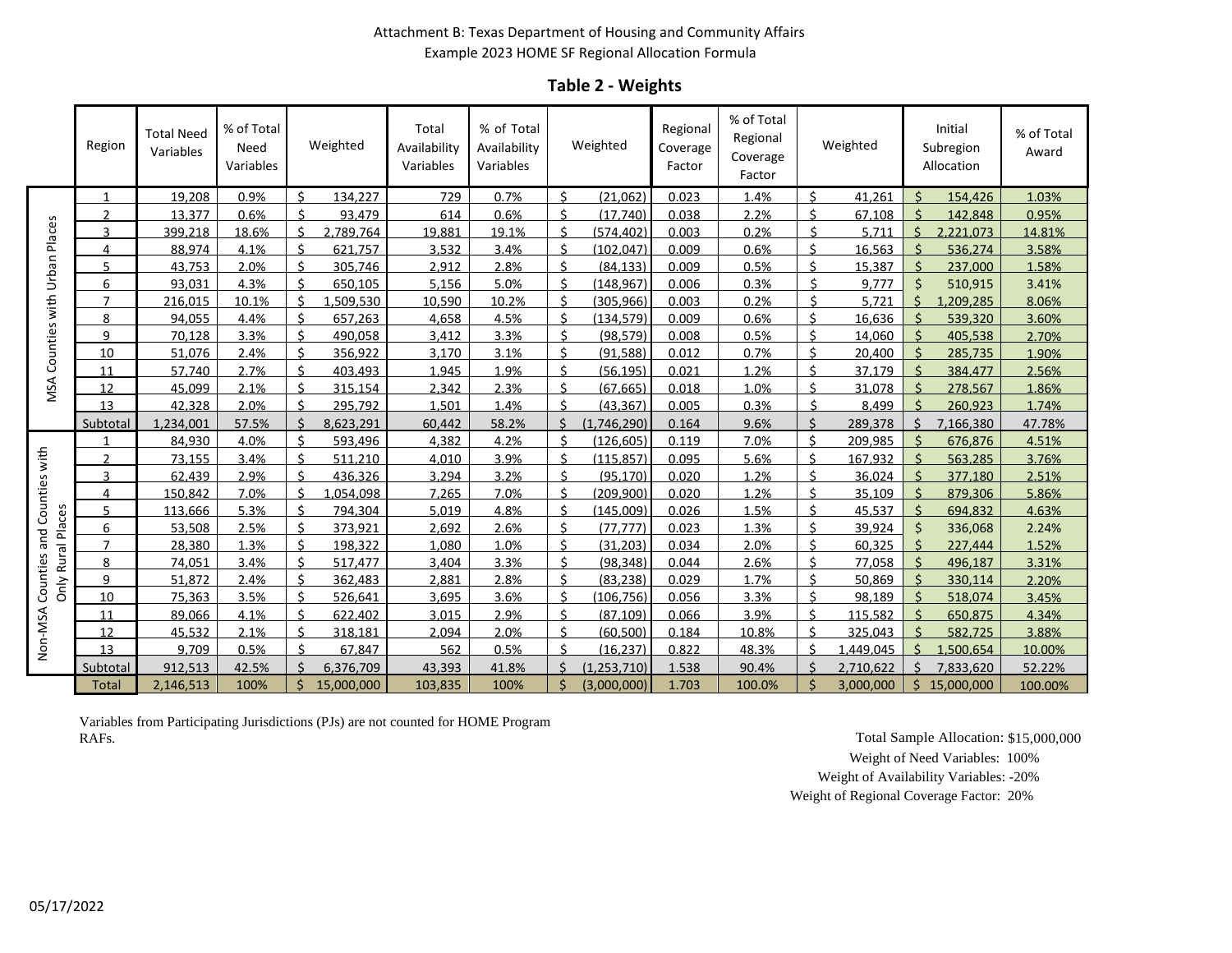#### Attachment B: Texas Department of Housing and Community Affairs Example 2023 HOME SF Regional Allocation Formula

### **Table 3 - Supplemental Allocation**

|               | Region         | <b>Initial Subregion Amount</b>     | Supplemental Amount Needed to Reach Subregion<br>Floor | Final Subregion Allocation        | % of Total Award |
|---------------|----------------|-------------------------------------|--------------------------------------------------------|-----------------------------------|------------------|
|               | $\mathbf 1$    | $\zeta$<br>154.426.09               | $\zeta$                                                | $\zeta$<br>154.426.09             | 1.03%            |
|               | C              | \$<br>142,847.89                    | Ś                                                      | $\zeta$<br>142,847.89             | 0.95%            |
| Places        | $\mathbf{a}$   | ¢<br>2,221,073.07                   | ¢                                                      | ¢<br>2,221,073.07                 | 14.81%           |
|               | 4              | ¢<br>536.273.56                     |                                                        | 536.273.56                        | 3.58%            |
| Urban         | 5              | ¢<br>236.999.52                     | ¢<br>$\overline{\phantom{a}}$                          | 236.999.52                        | 1.58%            |
|               | 6              | \$<br>510,914.78                    | $\mathsf{\hat{S}}$<br>$\overline{\phantom{a}}$         | ¢<br>510,914.78                   | 3.41%            |
|               | $\overline{7}$ | $\mathsf{S}$<br>1.209.284.90        | Ś                                                      | $\zeta$<br>1,209,284.90           | 8.06%            |
| Counties with | 8              | $\zeta$<br>539,319.69               | $\zeta$                                                | $\breve{\varsigma}$<br>539,319.69 | 3.60%            |
|               | 9              | $\mathsf{S}$<br>405.538.32          | $\zeta$                                                | $\zeta$<br>405,538.32             | 2.70%            |
|               | 10             | <<br>285,734.69                     | Ś                                                      | 285,734.69                        | 1.90%            |
|               | 11             | ¢<br>384.477.09                     | ¢                                                      | 384.477.09                        | 2.56%            |
| MSA           | 12             | $\zeta$<br>278,566.84               | ¢                                                      | ¢<br>278,566.84                   | 1.86%            |
|               | 13             | Ŝ.<br>260,923.23                    | $\mathsf{\hat{S}}$                                     | $\breve{\varsigma}$<br>260,923.23 | 1.74%            |
|               | Subtotal       | Ś<br>7,166,379.66                   | \$<br>$\overline{\phantom{a}}$                         | ¢<br>7,166,379.66                 | 47.78%           |
|               |                | $\zeta$<br>676,876.03               | $\zeta$<br>$\overline{\phantom{a}}$                    | 676,876.03                        | 4.51%            |
|               | $\mathcal{D}$  | \$<br>563.285.29                    | $\zeta$                                                | ¢<br>563.285.29                   | 3.76%            |
| Counties with | $\mathbf{a}$   | $\zeta$<br>377,179.74               | $\breve{\varsigma}$                                    | $\zeta$<br>377,179.74             | 2.51%            |
|               | 4              | Ŝ.<br>879,306.38                    | $\mathsf{\hat{S}}$                                     | $\breve{\varsigma}$<br>879,306.38 | 5.86%            |
|               | ς              | ć<br>694.832.15                     | Ć                                                      | 694.832.15                        | 4.63%            |
| Rural Places  | 6              | ς.<br>336,067.50                    | $\mathsf{\hat{S}}$<br>$\overline{\phantom{a}}$         | ¢<br>336,067.50                   | 2.24%            |
|               | 7              | <<br>227,443.76                     | ¢<br>$\overline{\phantom{a}}$                          | ¢<br>227,443.76                   | 1.52%            |
| Counties and  | 8              | Š.<br>496,187.07                    | Ś                                                      | $\varsigma$<br>496,187.07         | 3.31%            |
| Only          | q              | $\zeta$<br>330,114.24               | ¢                                                      | 330,114.24                        | 2.20%            |
|               | 10             | <<br>518.074.01                     | ς<br>$\overline{\phantom{a}}$                          | 518.074.01                        | 3.45%            |
|               | 11             | $\zeta$<br>650.874.78               | $\zeta$<br>$\overline{a}$                              | Ś<br>650.874.78                   | 4.34%            |
| Non-NSA       | 12             | ¢<br>582.724.95                     | ¢                                                      | 582.724.95                        | 3.88%            |
|               | 13             | $\zeta$<br>1,500,654.44             | $\zeta$                                                | $\zeta$<br>1,500,654.44           | 10.00%           |
|               | Subtotal       | Ś.<br>7,833,620.34                  | $\zeta$                                                | $\zeta$<br>7,833,620.34           | 52.22%           |
|               | <b>Total</b>   | $\dot{\mathsf{S}}$<br>15,000,000.00 | Ś                                                      | Ś<br>15,000,000.00                | 100.00%          |

Variables from Participating Jurisdictions (PJs) are not counted for HOME Program RAFs.

Subregion Allocation Floor: \$100,000.00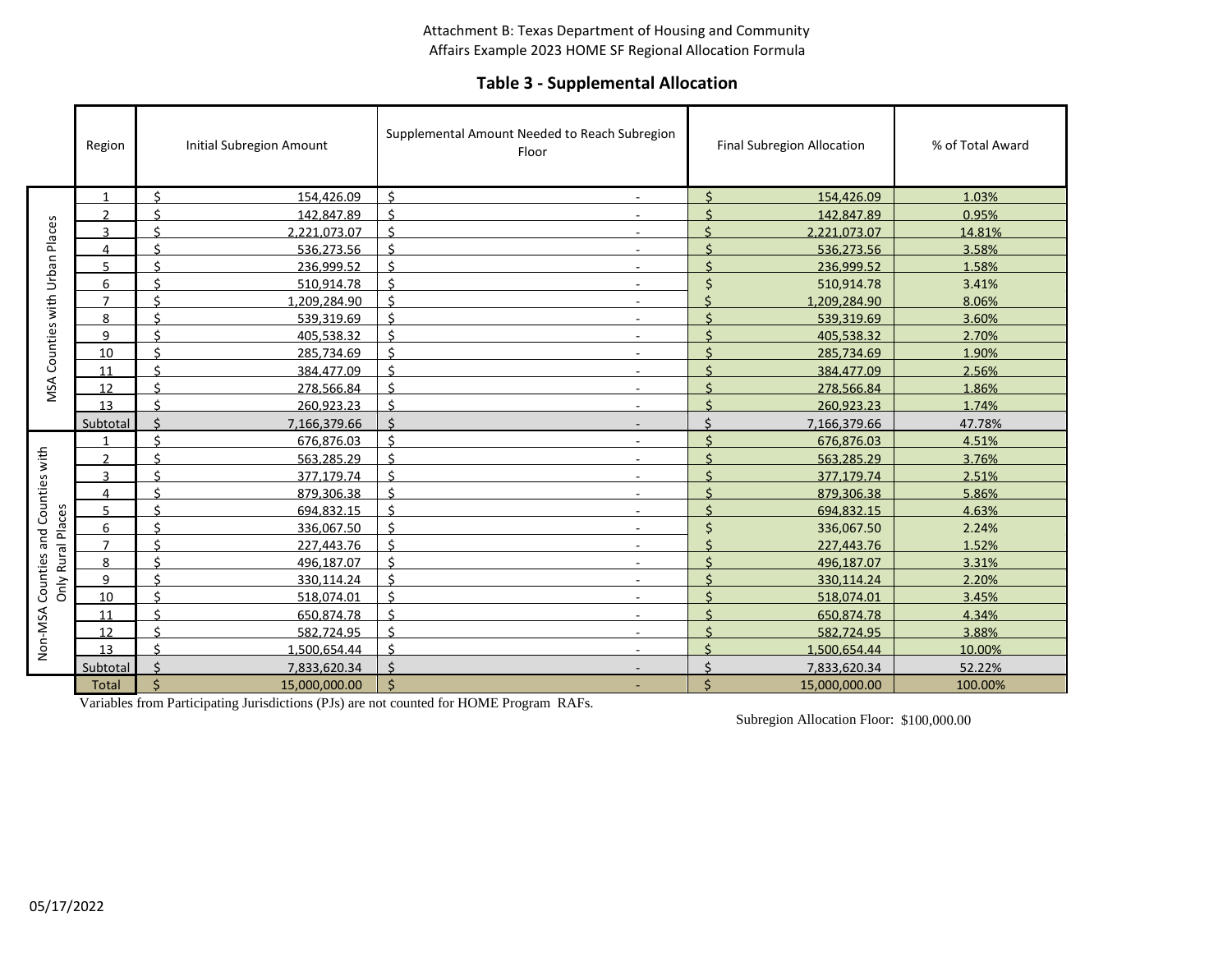### Attachment C: Texas Department of Housing and Community Affairs Example 2023 HTF Regional Allocation Formula

**Table 1 - Raw Data**

|                            | Region         | Individuals at<br>or Below<br>200% Poverty | HH at or<br><b>Below 200%</b><br>Poverty | Cost-<br><b>Burdened</b><br>Owners | Cost-<br><b>Burdened</b><br>Renters | Over-<br>crowded<br>Owners | Over-<br>crowded<br>Renters | Total<br>Units<br>Lacking<br>Plumbing | Total<br>Units<br>Lacking<br>Kitchen | Vacant<br>Units For<br>Sale | Vacant<br>Units For<br>Rent | Land Area | Total<br>Population | Inverse<br>Population<br>Density |
|----------------------------|----------------|--------------------------------------------|------------------------------------------|------------------------------------|-------------------------------------|----------------------------|-----------------------------|---------------------------------------|--------------------------------------|-----------------------------|-----------------------------|-----------|---------------------|----------------------------------|
|                            | 1              | 200,076                                    | 70,698                                   | 16,530                             | 40,872                              | 2,293                      | 4,822                       | 4,878                                 | 7,447                                | 1.718                       | 9.014                       | 2.716     | 562,720             | 0.005                            |
| Urban Places               | $\mathcal{L}$  | 96.285                                     | 34,023                                   | 7.007                              | 17,684                              | 918                        | 1.312                       | 5.238                                 | 5,426                                | 1.261                       | 3,995                       | 2.472     | 289.549             | 0.009                            |
|                            | 3              | 2.119.825                                  | 749,055                                  | 264.020                            | 474,536                             | 42.816                     | 76,931                      | 26,722                                | 57,147                               | 17.973                      | 88,922                      | 9.603     | 7,585,385           | 0.001                            |
|                            | 4              | 192,974                                    | 68,189                                   | 15,804                             | 27,450                              | 3,018                      | 3,241                       | 11.103                                | 8,634                                | 1,968                       | 5,972                       | 3,563     | 555,372             | 0.006                            |
|                            | 5              | 129,765                                    | 45,853                                   | 9,626                              | 19,930                              | 1,754                      | 1,906                       | 7,460                                 | 9,480                                | 1,557                       | 2,986                       | 2,101     | 394,268             | 0.005                            |
|                            | 6              | 2,157,770                                  | 762,463                                  | 228,432                            | 437,313                             | 41,594                     | 79,317                      | 34,848                                | 56,047                               | 20,603                      | 88,980                      | 7,612     | 6,949,721           | 0.001                            |
|                            | $\overline{7}$ | 505,616                                    | 178,663                                  | 81,821                             | 148,243                             | 9.557                      | 20,320                      | 6,071                                 | 12,862                               | 5,336                       | 20,735                      | 4.220     | 2,173,804           | 0.002                            |
| Counties with              | 8              | 337.272                                    | 119.177                                  | 26.941                             | 70.821                              | 4.377                      | 6.998                       | 6.559                                 | 9.432                                | 3.222                       | 12.165                      | 4.438     | 932.843             | 0.005                            |
|                            | 9              | 786,541                                    | 277,930                                  | 78,675                             | 139,385                             | 12.465                     | 19,626                      | 12,602                                | 20,543                               | 6,610                       | 24,466                      | 4,498     | 2,387,137           | 0.002                            |
|                            | 10             | 185,356                                    | 65,497                                   | 14,867                             | 31,935                              | 3,541                      | 4,517                       | 6,726                                 | 9,763                                | 1.781                       | 6,396                       | 2,414     | 521,164             | 0.005                            |
| MSA                        | 11             | 833,753                                    | 294,612                                  | 43,372                             | 68,571                              | 28,155                     | 24,044                      | 18,331                                | 15,125                               | 4,341                       | 13,719                      | 5,823     |                     | 0.004                            |
|                            | 12             | 125,499                                    | 44,346                                   | 12,068                             | 21,956                              | 3,203                      | 4,772                       | 4,712                                 | 5,444                                | 1,518                       | 4,219                       | 4,235     | 457,626             | 0.009                            |
|                            | 13             | 374.261                                    | 132.248                                  | 30.720                             | 47.288                              | 6.840                      | 8,937                       | 3.847                                 | 6,295                                | 2,850                       | 11.116                      | 1.013     | 836,915             | 0.001                            |
|                            | Subtotal       | 8,044,993                                  | 2,842,754                                | 829,883                            | 1,545,984                           | 160,531                    | 256,743                     | 149,097                               | 223,645                              | 70,738                      | 292,685                     | 54,708    | 25,204,623          | 0.055                            |
|                            |                | 115,922                                    | 40,962                                   | 6.010                              | 9,389                               | 2,312                      | 1,927                       | 10.859                                | 13.471                               | 1,306                       | 3,076                       | 36,633    | 307,374             | 0.119                            |
|                            | $\overline{2}$ | 90,726                                     | 32,059                                   | 6,907                              | 7,636                               | 1,879                      | 825                         | 12,031                                | 11,818                               | 1.752                       | 2,258                       | 24,831    | 260,521             | 0.095                            |
|                            | 3              | 81,384                                     | 28,758                                   | 8,663                              | 10,997                              | 1,914                      | 1,453                       | 4,538                                 | 6,116                                | 1,392                       | 1,902                       | 5,417     | 264,950             | 0.020                            |
| Counties and Counties with | 4              | 217,277                                    | 76,776                                   | 17,522                             | 20,746                              | 4,543                      | 3,281                       | 12,536                                | 15,438                               | 2,483                       | 4,782                       | 11,856    | 594,991             | 0.020                            |
| Rural Places               | 5              | 154,845                                    | 54,716                                   | 9,326                              | 18,315                              | 3,849                      | 2,560                       | 13,076                                | 11,824                               | 1,965                       | 3,054                       | 9,910     | 383,426             | 0.026                            |
|                            | 6              | 70,952                                     | 25,071                                   | 4,854                              | 10,853                              | 1,581                      | 1,340                       | 4,853                                 | 4,956                                | 1,019                       | 1,673                       | 4,577     | 202,007             | 0.023                            |
|                            | 7              | 36,063                                     | 12,743                                   | 4,802                              | 3,595                               | 1,019                      | 518                         | 2,595                                 | 3,108                                | 620                         | 460                         | 4,217     | 123,154             | 0.034                            |
|                            | 8              | 97.826                                     | 34.567                                   | 7.628                              | 9.304                               | 2.917                      | 1.215                       | 8.762                                 | 9.658                                | 1.551                       | 1.853                       | 12.672    | 289.745             | 0.044                            |
| Only                       | 9              | 72.450                                     | 25.601                                   | 6,425                              | 6.674                               | 2,567                      | 1.843                       | 4.303                                 | 4,459                                | 1.378                       | 1.503                       | 6.857     | 237,497             | 0.029                            |
|                            | 10             | 102.601                                    | 36,255                                   | 5,183                              | 9.999                               | 2.606                      | 2.179                       | 10,166                                | 8,975                                | 1.124                       | 2,571                       | 15,157    | 271,936             | 0.056                            |
|                            | 11             | 147,673                                    | 52,181                                   | 4,993                              | 9,708                               | 3,679                      | 3,709                       | 7,711                                 | 7,085                                | 844                         | 2,171                       | 18,214    | 277,656             | 0.066                            |
|                            | 12             | 64,643                                     | 22,842                                   | 3,566                              | 5,158                               | 1,544                      | 806                         | 5,434                                 | 6,182                                | 742                         | 1,352                       | 35,496    | 192,408             | 0.184                            |
| Non-MSA                    | 13             | 12,234                                     | 4,323                                    | 376                                | 1,377                               | 170                        | 246                         | 1.681                                 | 1,536                                | 154                         | 408                         | 20,687    | 25,154              | 0.822                            |
|                            | Subtotal       | 1,264,596                                  | 446,854                                  | 86,255                             | 123,751                             | 30,580                     | 21,902                      | 98,545                                | 104,626                              | 16,330                      | 27,063                      | 206,524   | 3,430,819           | 1.538                            |
|                            | <b>Total</b>   | 9.309.589                                  | 3.289.607                                | 916.138                            | 1.669.735                           | 191.111                    | 278.645                     | 247.642                               | 328.271                              | 87.068                      | 319.748                     | 261.232   | 28.635.442          | 1.593                            |

Texas Average HH Size: 2.83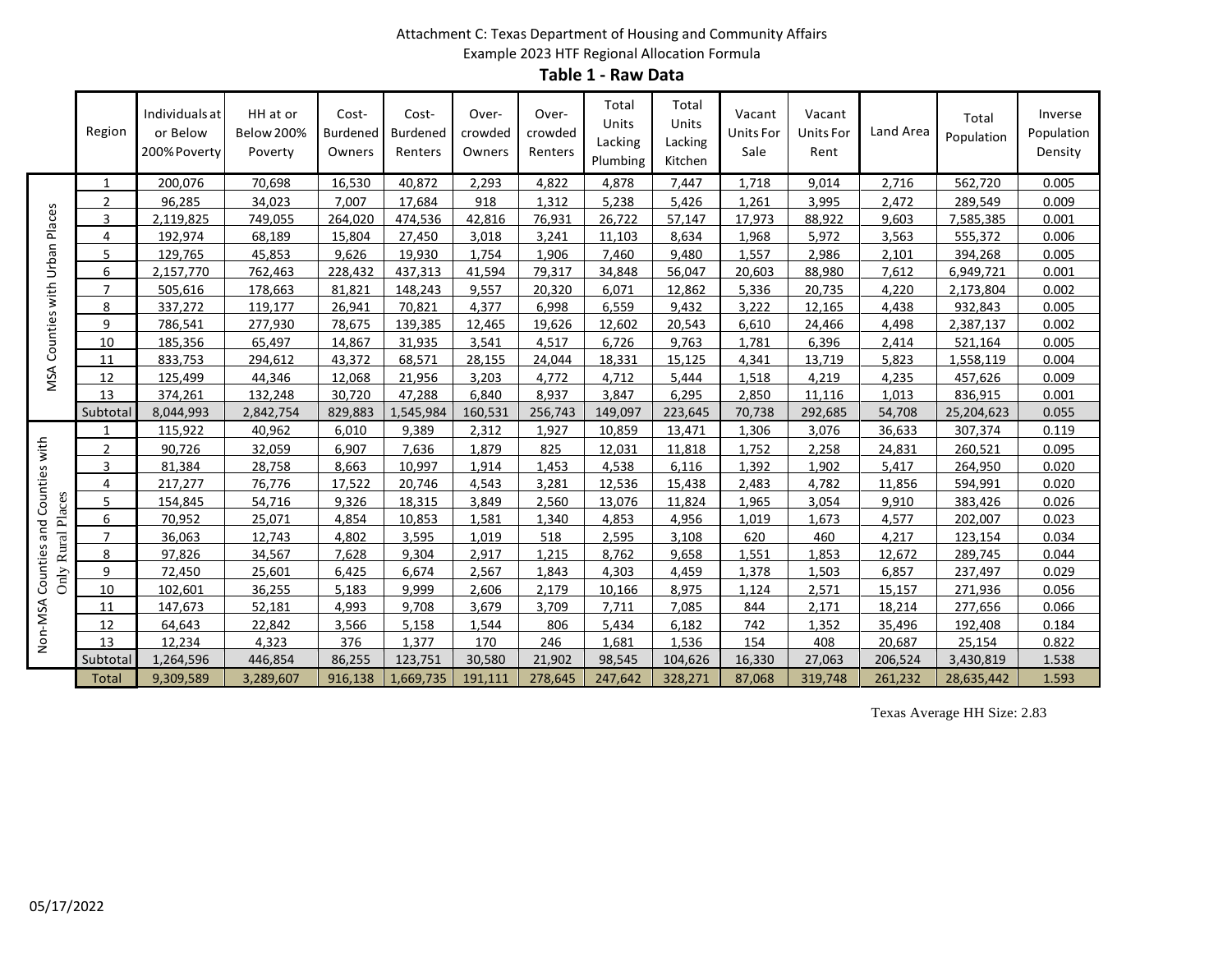#### Attachment C: Texas Department of Housing and Community Affairs Example 2023 HTF Regional Allocation Formula **Table 2 - Weights**

|                               | Region         | <b>Total Need</b><br>Variables | % of Total<br>Need<br>Variables |                    | Weighted  | Total<br>Availability<br>Variables | % of Total<br>Availability<br>Variables |                    | Weighted   | Regional<br>Coverage<br>Factor | % of Total<br>Regional<br>Coverage<br>Factor |                      | Weighted |                    | <b>Final Subregion</b><br>Allocation | % of Total<br>Award |
|-------------------------------|----------------|--------------------------------|---------------------------------|--------------------|-----------|------------------------------------|-----------------------------------------|--------------------|------------|--------------------------------|----------------------------------------------|----------------------|----------|--------------------|--------------------------------------|---------------------|
|                               | $\mathbf{1}$   | 147,540                        | 2.1%                            | Ŝ.                 | 63,952    | 10,732                             | 2.6%                                    | Ś.                 | (15.828)   | 0.005                          | 0.3%                                         | Ś.                   | 1,817    | $\mathsf{S}$       | 49.941                               | 1.66%               |
|                               | $\overline{2}$ | 71,608                         | 1.0%                            | Ś                  | 31,039    | 5,256                              | 1.3%                                    | Ś.                 | (7, 752)   | 0.009                          | 0.5%                                         | Ś                    | 3,215    | Ś                  | 26,502                               | 0.88%               |
| Places                        | 3              | 1,691,227                      | 24.4%                           | Ś.                 | 733,069   | 106,895                            | 26.3%                                   | Ś                  | (157, 656) | 0.001                          | 0.1%                                         | Ś                    | 477      | Ś                  | 575,890                              | 19.20%              |
|                               | 4              | 137,439                        | 2.0%                            | $\zeta$            | 59,573    | 7,940                              | 2.0%                                    | $\mathcal{S}$      | (11,710)   | 0.006                          | 0.4%                                         | \$                   | 2,416    | $\zeta$            | 50,279                               | 1.68%               |
| Urban                         | 5              | 96.009                         | 1.4%                            | $\mathsf{\hat{S}}$ | 41,616    | 4,543                              | 1.1%                                    | $\zeta$            | (6.700)    | 0.005                          | 0.3%                                         | Ś                    | 2,006    | $\zeta$            | 36,922                               | 1.23%               |
|                               | 6              | 1.640.014                      | 23.7%                           | $\zeta$            | 710,871   | 109,583                            | 26.9%                                   | \$                 | (161.620)  | 0.001                          | 0.1%                                         | Ś.                   | 412      | $\zeta$            | 549,663                              | 18.32%              |
| with                          | $\overline{7}$ | 457,537                        | 6.6%                            | Ŝ.                 | 198,321   | 26,071                             | 6.4%                                    | Ś.                 | (38, 451)  | 0.002                          | 0.1%                                         | Ś.                   | 731      | $\zeta$            | 160,601                              | 5.35%               |
|                               | 8              | 244,305                        | 3.5%                            | Ŝ.                 | 105,895   | 15,387                             | 3.8%                                    | Š.                 | (22.694)   | 0.005                          | 0.3%                                         | $\boldsymbol{\zeta}$ | 1,792    |                    | 84.993                               | 2.83%               |
| Counties                      | 9              | 561,226                        | 8.1%                            | ς.                 | 243,266   | 31,076                             | 7.6%                                    | Ŝ.                 | (45, 833)  | 0.002                          | 0.1%                                         | \$                   | 710      | $\mathsf{\hat{S}}$ | 198,142                              | 6.60%               |
|                               | 10             | 136,846                        | 2.0%                            | Ś.                 | 59,316    | 8,177                              | 2.0%                                    | Ś                  | (12,060)   | 0.005                          | 0.3%                                         | \$                   | 1,744    | $\varsigma$        | 49,001                               | 1.63%               |
|                               | 11             | 492,210                        | 7.1%                            | $\mathsf{S}$       | 213,351   | 18,060                             | 4.4%                                    | Ś.                 | (26, 636)  | 0.004                          | 0.2%                                         | Ś                    | 1,407    | Ś                  | 188,122                              | 6.27%               |
| MSA                           | 12             | 96,501                         | 1.4%                            | Š.                 | 41,829    | 5,737                              | 1.4%                                    | Ś.                 | (8, 461)   | 0.009                          | 0.6%                                         | Ś                    | 3,485    | Ś                  | 36,852                               | 1.23%               |
|                               | 13             | 236,175                        | 3.4%                            | Š.                 | 102,371   | 13,966                             | 3.4%                                    | Ś.                 | (20, 598)  | 0.001                          | 0.1%                                         | Ś                    | 456      |                    | 82,229                               | 2.74%               |
|                               | Subtotal       | 6,008,637                      | 86.8%                           | Ŝ.                 | 2,604,468 | 363,423                            | 89.3%                                   | Ś.                 | (536,001)  | 0.055                          | 3.4%                                         | Ś.                   | 20,667   | \$                 | 2,089,134                            | 69.64%              |
|                               | 1              | 84,930                         | 1.2%                            | Ś.                 | 36,813    | 4,382                              | 1.1%                                    | Ś.                 | (6.463)    | 0.119                          | 7.5%                                         | Ś.                   | 44,879   |                    | 75,229                               | 2.51%               |
|                               | $\overline{2}$ | 73,155                         | 1.1%                            | $\mathsf{\hat{S}}$ | 31,709    | 4,010                              | 1.0%                                    | Ś.                 | (5.914)    | 0.095                          | 6.0%                                         | $\mathsf{\hat{S}}$   | 35,891   | $\zeta$            | 61,686                               | 2.06%               |
|                               | 3              | 62.439                         | 0.9%                            | Ś                  | 27,064    | 3.294                              | 0.8%                                    | \$                 | (4.858)    | 0.020                          | 1.3%                                         | Ś                    | 7.699    | $\zeta$            | 29,905                               | 1.00%               |
| and Counties with             | 4              | 150.842                        | 2.2%                            | $\mathsf{\hat{S}}$ | 65,383    | 7,265                              | 1.8%                                    | Ś                  | (10.715)   | 0.020                          | 1.3%                                         | $\mathsf{\hat{S}}$   | 7,504    | $\zeta$            | 62.172                               | 2.07%               |
|                               | 5              | 113,666                        | 1.6%                            | Ś                  | 49,269    | 5,019                              | 1.2%                                    | Ś.                 | (7, 402)   | 0.026                          | 1.6%                                         | Ś                    | 9,733    | Ś                  | 51,599                               | 1.72%               |
|                               | 6              | 53,508                         | 0.8%                            | Ś                  | 23,193    | 2,692                              | 0.7%                                    | Ś.                 | (3,970)    | 0.023                          | 1.4%                                         | Ś                    | 8,533    |                    | 27,756                               | 0.93%               |
|                               | $\overline{7}$ | 28,380                         | 0.4%                            | \$                 | 12,301    | 1,080                              | 0.3%                                    | Ś.                 | (1, 593)   | 0.034                          | 2.1%                                         | $\zeta$              | 12,893   | ς                  | 23,602                               | 0.79%               |
| Only Rural Places<br>Counties | 8              | 74.051                         | 1.1%                            | $\mathsf{\hat{S}}$ | 32.098    | 3.404                              | 0.8%                                    | \$                 | (5.020)    | 0.044                          | 2.7%                                         | $\mathsf{S}$         | 16.469   |                    | 43,547                               | 1.45%               |
|                               | 9              | 51.872                         | 0.7%                            | $\zeta$            | 22,484    | 2,881                              | 0.7%                                    | \$                 | (4.249)    | 0.029                          | 1.8%                                         | $\zeta$              | 10.872   | $\varsigma$        | 29,107                               | 0.97%               |
|                               | 10             | 75,363                         | 1.1%                            | Š.                 | 32,666    | 3,695                              | 0.9%                                    | $\zeta$            | (5,450)    | 0.056                          | 3.5%                                         | $\mathsf{S}$         | 20,989   | $\mathsf{\hat{S}}$ | 48,205                               | 1.61%               |
|                               | 11             | 89,066                         | 1.3%                            | Ś                  | 38,606    | 3,015                              | 0.7%                                    | $\mathsf{\hat{S}}$ | (4.447)    | 0.066                          | 4.1%                                         | $\mathsf{\hat{S}}$   | 24,703   |                    | 58,862                               | 1.96%               |
| Non-MSA                       | 12             | 45,532                         | 0.7%                            | $\mathsf{\hat{S}}$ | 19,736    | 2,094                              | 0.5%                                    | Ś.                 | (3,088)    | 0.184                          | 11.6%                                        | $\zeta$              | 69,470   | $\zeta$            | 86,118                               | 2.87%               |
|                               | 13             | 9.709                          | 0.1%                            | ¢.                 | 4.208     | 562                                | 0.1%                                    | \$                 | (829)      | 0.822                          | 51.6%                                        | ¢.                   | 309.698  | Ś                  | 313.077                              | 10.44%              |
|                               | Subtotal       | 912,513                        | 13.2%                           | $\mathcal{S}$      | 395,532   | 43,393                             | 10.7%                                   | \$                 | (63,999)   | 1.538                          | 96.6%                                        | Ś.                   | 579,333  | Ś                  | 910,866                              | 30.36%              |
|                               | <b>Total</b>   | 6,921,149                      | 100%                            | \$                 | 3,000,000 | 406,816                            | 100%                                    | Ś.                 | (600,000)  | 1.593                          | 100.0%                                       | Ś.                   | 600,000  | Ś                  | 3,000,000                            | 100.00%             |

Total Sample Allocation: \$3,000,000

Weight of Need Variables: 100%

Weight of Availability Variables: -20%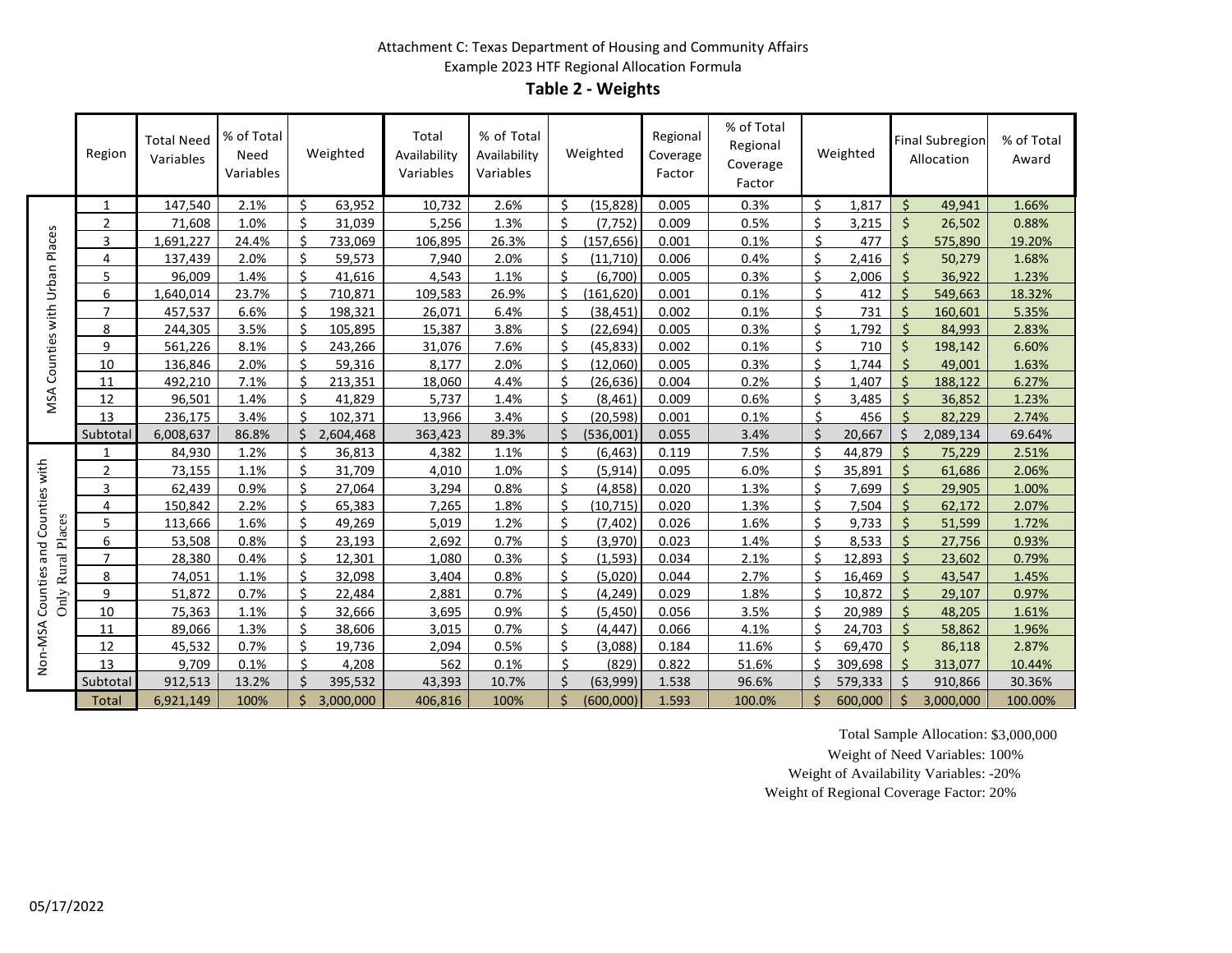### Attachment D: Texas Department of Housing and Community Affairs Example 2023 HOME MF Regional Allocation Formula **Table 1 – Raw Data**

|                          | Region         | Individuals at or Below 200% Poverty | HH at or Below 200% Poverty | <b>Cost-Burdened Renters</b> | <b>Overcrowded Renters</b> | Vacant Units For Rent |
|--------------------------|----------------|--------------------------------------|-----------------------------|------------------------------|----------------------------|-----------------------|
|                          |                | 25,589                               | 9,042                       | 2,882                        | 588                        | 489                   |
|                          | $\mathfrak{p}$ | 16.929                               | 5.982                       | 1.662                        | 126                        | 270                   |
| Places<br>Urban          | 3              | 465,370                              | 164,442                     | 90,557                       | 10,946                     | 13,688                |
|                          | 4              | 124,220                              | 43.894                      | 13,217                       | 2,291                      | 2,395                 |
|                          | 5              | 56,262                               | 19,881                      | 6.321                        | 963                        | 1,879                 |
|                          | 6              | 125,184                              | 44,235                      | 18,705                       | 2,402                      | 2,964                 |
| with                     | $\overline{7}$ | 250.945                              | 88.673                      | 52.275                       | 6.532                      | 7,230                 |
|                          | 8              | 128,060                              | 45,251                      | 21,206                       | 2,400                      | 3,007                 |
| Counties                 | q              | 89.232                               | 31.531                      | 13.603                       | 1.674                      | 1.870                 |
|                          | 10             | 70.495                               | 24.910                      | 8.913                        | 1,882                      | 2.418                 |
|                          | 11             | 104,374                              | 36,881                      | 6,027                        | 1,924                      | 1,644                 |
| MSA                      | 12             | 57,904                               | 20,461                      | 8,807                        | 3,186                      | 1,678                 |
|                          | 13             | 75.796                               | 26.783                      | 3.989                        | 848                        | 866                   |
|                          | Subtotal       | 1,590,360                            | 561,965                     | 223,697                      | 33,687                     | 39,834                |
|                          |                | 115.922                              | 40.962                      | 9.389                        | 1.927                      | 3.076                 |
| Counties with            | $\mathcal{P}$  | 90.726                               | 32.059                      | 7.636                        | 825                        | 2.258                 |
|                          | 3              | 81,384                               | 28,758                      | 10.997                       | 1,453                      | 1,902                 |
|                          | 4              | 217,277                              | 76,776                      | 20.746                       | 3,281                      | 4,782                 |
|                          | 5              | 154,845                              | 54,716                      | 18,315                       | 2,560                      | 3,054                 |
|                          | 6              | 70.952                               | 25.071                      | 10.853                       | 1.340                      | 1.673                 |
| Only Rural Places<br>and | $\overline{7}$ | 36,063                               | 12,743                      | 3,595                        | 518                        | 460                   |
|                          | 8              | 97,826                               | 34,567                      | 9.304                        | 1.215                      | 1,853                 |
| Counties                 | q              | 72.450                               | 25.601                      | 6.674                        | 1.843                      | 1.503                 |
|                          | 10             | 102,601                              | 36,255                      | 9,999                        | 2,179                      | 2,571                 |
|                          | 11             | 147,673                              | 52,181                      | 9.708                        | 3,709                      | 2.171                 |
| Non-NSA                  | 12             | 64,643                               | 22,842                      | 5,158                        | 806                        | 1,352                 |
|                          | 13             | 12.234                               | 4.323                       | 1.377                        | 246                        | 408                   |
|                          | Subtotal       | 1,264,596                            | 446,854                     | 124,284                      | 22,639                     | 29,945                |
|                          | <b>Total</b>   | 2,854,956                            | 1,008,818                   | 347,981                      | 56,326                     | 69,779                |

Variables from Participating Jurisdictions (PJs) are not counted for HOME Program RAFs.

Texas Average HH Size: 2.83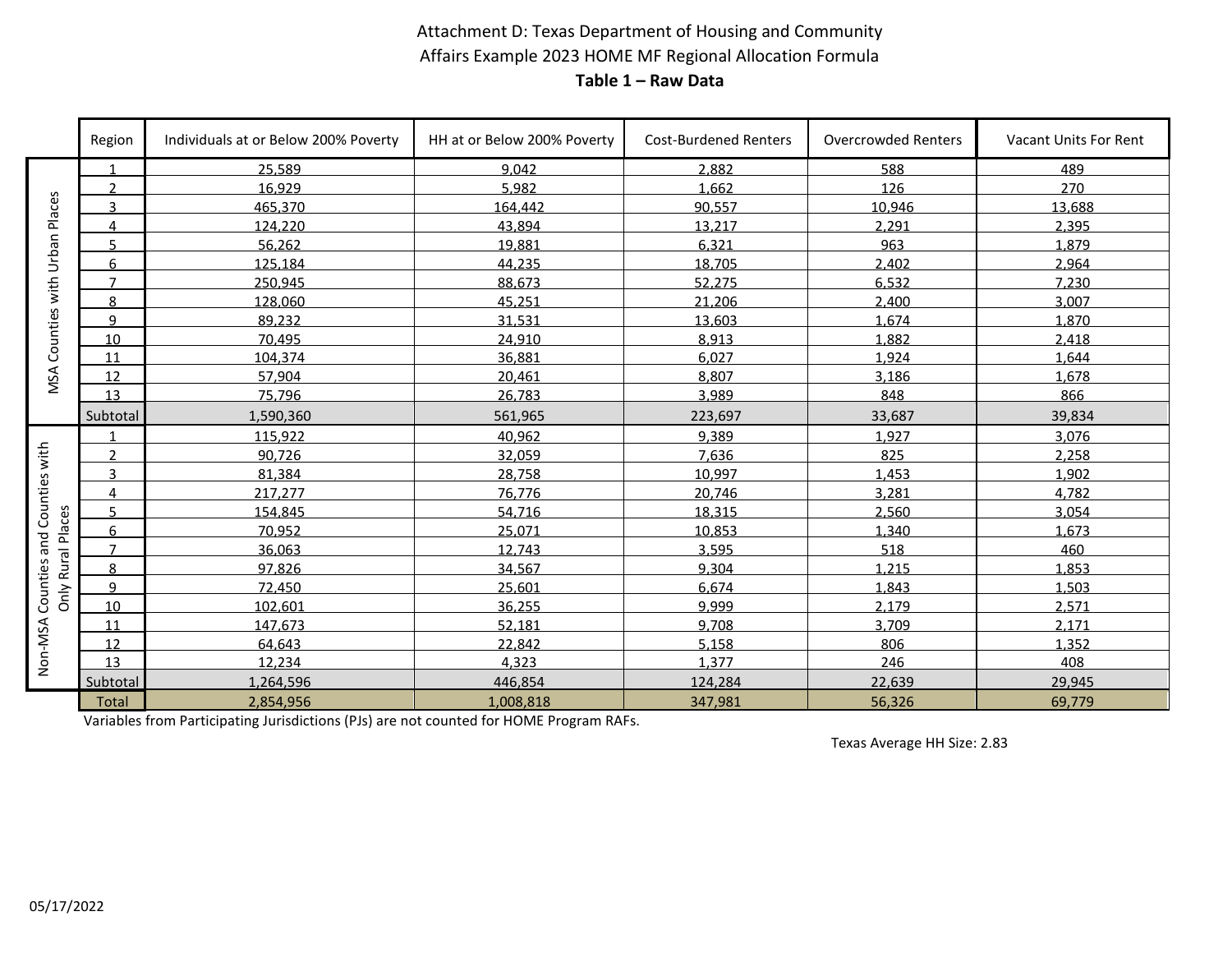### Attachment D: Texas Department of Housing and Community Affairs Example 2023 HOME MF Regional Allocation Formula

# **Table 1 – Raw Data Table 2 - Weights**

|                        | Region         | <b>Total Need</b>   | % of Total Need   | Weighted        | <b>Total Availability</b> | % of Total Availability | Weighted             | <b>Final Subregion</b>              | % of Total     |
|------------------------|----------------|---------------------|-------------------|-----------------|---------------------------|-------------------------|----------------------|-------------------------------------|----------------|
|                        |                | Variables<br>12,512 | Variables<br>0.9% | ς<br>163,099    | Variable<br>489           | Variable<br>0.7%        | (45, 304)            | Allocation<br>$\zeta$<br>117,794.88 | Award<br>0.94% |
| Places                 | $\mathcal{P}$  | 7.770               | 0.5%              | ς<br>101.284    | 270                       | 0.4%                    | $(25,014)$ \$        | 76,269.87                           | 0.61%          |
|                        | 3              | 265.945             | 18.5%             | \$<br>3.466.680 | 13,688                    | 20.3%                   | ς.<br>(1.268.140)    | -Ś<br>2,198,539.64                  | 17.59%         |
|                        | 4              | 59.402              | 4.1%              | ¢<br>774.325    | 2.395                     | 3.6%                    | (221.887)            | $\zeta$<br>552.437.76               | 4.42%          |
|                        | Б              | 27,165              | 1.9%              | ¢<br>354.099    | 1,879                     | 2.8%                    | (174, 082)           | $\zeta$<br>180,017.31               | 1.44%          |
| Urban                  | 6              | 65,342              | 4.5%              | ς<br>851,750    | 2,964                     | 4.4%                    | ¢<br>(274, 603)      | -Ś<br>577,147.30                    | 4.62%          |
|                        | $\overline{7}$ | 147,480             | 10.3%             | \$<br>.922.454  | 7.230                     | 10.7%                   | Ć<br>(669.831)       | <sup>5</sup><br>1.252.622.49        | 10.02%         |
| with                   | 8              | 68.857              | 4.8%              | ¢<br>897.573    | 3.007                     | 4.5%                    | (278.587)            | $\zeta$<br>618.986.06               | 4.95%          |
| Counties               | q              | 46,808              | 3.3%              | 610,155<br>¢    | 1.870                     | 2.8%                    | (173, 248)           | -Ś<br>436,906.62                    | 3.50%          |
|                        | 10             | 35,705              | 2.5%              | ς<br>465,425    | 2,418                     | 3.6%                    | (224, 018)           | 241,407.14<br>-S                    | 1.93%          |
|                        | 11             | 44,832              | 3.1%              | 584,404         | 1,644                     | 2.4%                    | (152, 310)           | $\zeta$<br>432,093.72               | 3.46%          |
| MSA                    | 12             | 32.454              | 2.3%              | ¢<br>423.046    | 1.678                     | 2.5%                    | Ċ<br>(155.460)       | $\zeta$<br>267.585.86               | 2.14%          |
|                        | 13             | 31,620              | 2.2%              | ¢<br>412.178    | 866                       | 1.3%                    | (80, 232)            | 331,946.44<br>$\varsigma$           | 2.66%          |
|                        | Subtotal       | 845,891             | 58.8%             | 11,026,473      | 40,398                    | 59.9%                   | (3,742,718)<br>Ś.    | 7,283,755.08<br>-Ś                  | 58.27%         |
|                        |                | 52.278              | 3.6%              | ¢<br>681,459    | 3,076                     | 4.6%                    | ć<br>(284, 979)      | $\zeta$<br>396,479.96               | 3.17%          |
| Counties with          | $\mathcal{P}$  | 40,520              | 2.8%              | \$<br>528,188   | 2,258                     | 3.3%                    | $(209, 195)$ \$<br>¢ | 318,992.60                          | 2.55%          |
|                        | 3              | 41,208              | 2.9%              | ¢<br>537.155    | 1.902                     | 2.8%                    | (176, 213)           | 360,942.15<br>-Ś                    | 2.89%          |
|                        | 4              | 100.803             | 7.0%              | ς<br>.314.006   | 4.782                     | 7.1%                    | (443, 034)           | $\varsigma$<br>870.971.94           | 6.97%          |
|                        |                | 75.591              | 5.3%              | ć<br>985.349    | 3.054                     | 4.5%                    | (282.941)            | $\zeta$<br>702.407.30               | 5.62%          |
| Places                 | 6              | 37,264              | 2.6%              | \$<br>485,754   | 1,673                     | 2.5%                    | ¢<br>(154, 997)      | $\zeta$<br>330,756.91               | 2.65%          |
| and                    | $\overline{7}$ | 16,856              | 1.2%              | ς<br>219,725    | 460                       | 0.7%                    | (42, 617)            | -Ś<br>177,107.92                    | 1.42%          |
| Only Rural<br>Counties | 8              | 45.086              | 3.1%              | 587.718         | 1.853                     | 2.7%                    | (171.673)            | 416.044.52                          | 3.33%          |
|                        | q              | 34.118              | 2.4%              | ć<br>444.736    | 1.503                     | 2.2%                    | (139.247)            | $\prec$<br>305.488.81               | 2.44%          |
|                        | 10             | 48,433              | 3.4%              | 631,338<br>ς.   | 2,571                     | 3.8%                    | (238, 193)<br>¢      | -Ś<br>393,144.49                    | 3.15%          |
|                        | 11             | 65,598              | 4.6%              | ς<br>855,096    | 2.171                     | 3.2%                    | (201, 135)           | 653,961.10<br>-S                    | 5.23%          |
|                        | 12             | 28,806              | 2.0%              | ς<br>375,497    | 1.352                     | 2.0%                    | (125, 258)           | $\zeta$<br>250,239.12               | 2.00%          |
| Non-NSA                | 13             | 5.946               | 0.4%              | 77.508          | 408                       | 0.6%                    | (37.800)             | $\prec$<br>39.708.10                | 0.32%          |
|                        | Subtotal       | 592,507             | 41.2%             | 7.723.527       | 27.063                    | 40.1%                   | \$ (2,507,282)       | <sup>5</sup><br>5,216,244.92        | 41.73%         |
|                        | Total          | 1,438,397           | 100%              | Ś<br>18,750,000 | 67,461                    | 100%                    | \$ (6,250,000)       | Ŝ.<br>12,500,000.00                 | 100.00%        |

Variables from Participating Jurisdictions (PJs) are not counted for HOME Program RAFs.

Total Sample Allocation: \$12,500,000 Weight of Need Variables: 150% Weight of Availability Variables: -50%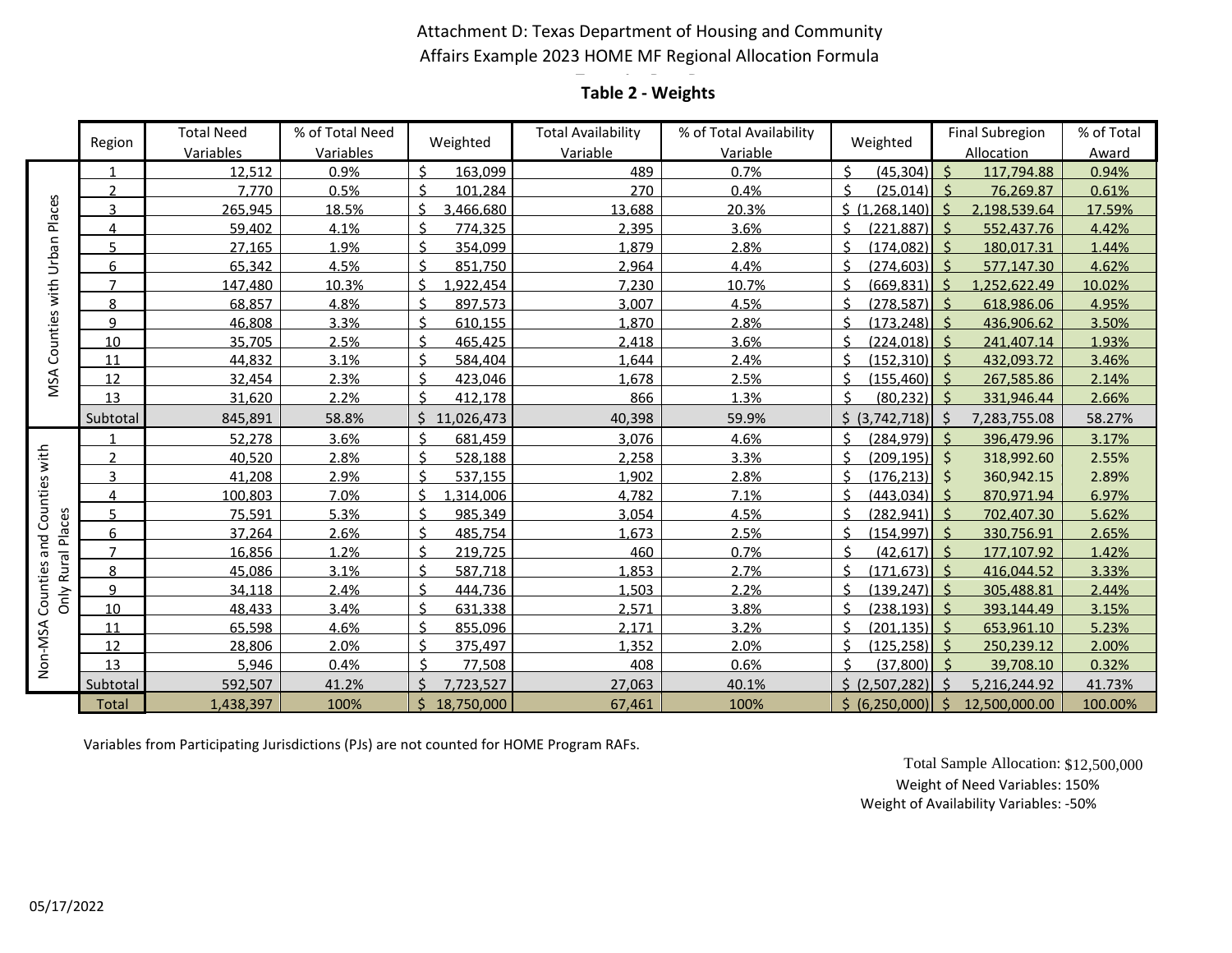### Attachment E: Texas Department of Housing and Community Affairs Example 2023 HTC Regional Allocation Formula **Table 1 - Raw Data**

|                 | Region         | Individuals at or Below 200% Poverty | HH at or Below 200% Poverty | <b>Cost-Burdened Renters</b> | Overcrowded Renters | <b>Vacant Units For Rent</b> |
|-----------------|----------------|--------------------------------------|-----------------------------|------------------------------|---------------------|------------------------------|
|                 | -1             | 200,076                              | 70,698                      | 40,872                       | 4,822               | 9,014                        |
|                 | $\overline{2}$ | 96,285                               | 34,023                      | 17,684                       | 1,312               | 3,995                        |
| Places<br>Urban | 3              | 2,119,825                            | 749,055                     | 474,536                      | 76,931              | 88,922                       |
|                 | 4              | 192,974                              | 68,189                      | 27,450                       | 3,241               | 5,972                        |
|                 | 5              | 129,765                              | 45,853                      | 19,930                       | 1,906               | 2,986                        |
|                 | 6              | 2,157,770                            | 762,463                     | 437,313                      | 79,317              | 88,980                       |
|                 | $\overline{7}$ | 505,616                              | 178,663                     | 148,243                      | 20,320              | 20,735                       |
|                 | 8              | 337,272                              | 119,177                     | 70,821                       | 6,998               | 12,165                       |
|                 | 9              | 786.541                              | 277,930                     | 139,385                      | 19,626              | 24,466                       |
| Counties with   | 10             | 185,356                              | 65,497                      | 31,935                       | 4,517               | 6,396                        |
|                 | 11             | 833,753                              | 294,612                     | 68,571                       | 24,044              | 13,719                       |
| MSA             | 12             | 125,499                              | 44,346                      | 21,956                       | 4.772               | 4.219                        |
|                 | 13             | 374,261                              | 132,248                     | 47,288                       | 8,937               | 11,116                       |
|                 | Subtotal       | 8,044,993                            | 2,842,754                   | 1,545,984                    | 256,743             | 292,685                      |
|                 | $\mathbf 1$    | 115,922                              | 40,962                      | 9.389                        | 1,927               | 3,076                        |
| Counties with   | 2              | 90,726                               | 32,059                      | 7,636                        | 825                 | 2,258                        |
|                 | 3              | 81,384                               | 28,758                      | 10,997                       | 1,453               | 1,902                        |
|                 | 4              | 217.277                              | 76,776                      | 20,746                       | 3.281               | 4.782                        |
|                 | 5              | 154,845                              | 54,716                      | 18,315                       | 2,560               | 3,054                        |
| Rural Places    | 6              | 70,952                               | 25,071                      | 10,853                       | 1,340               | 1,673                        |
|                 | $\overline{7}$ | 36.063                               | 12.743                      | 3,595                        | 518                 | 460                          |
| Counties and    | 8              | 97,826                               | 34,567                      | 9,304                        | 1,215               | 1,853                        |
| δnly            | 9              | 72,450                               | 25,601                      | 6,674                        | 1,843               | 1,503                        |
|                 | 10             | 102.601                              | 36,255                      | 9.999                        | 2.179               | 2.571                        |
|                 | 11             | 147,673                              | 52,181                      | 9.708                        | 3,709               | 2,171                        |
| Non-NSA         | 12             | 64,643                               | 22,842                      | 5,158                        | 806                 | 1,352                        |
|                 | 13             | 12,234                               | 4,323                       | 1.377                        | 246                 | 408                          |
|                 | Subtotal       | 1,264,596                            | 446,854                     | 123,751                      | 21,902              | 27,063                       |
|                 | <b>Total</b>   | 9,309,589                            | 3,289,607                   | 1,669,735                    | 278,645             | 319,748                      |

Texas Average HH Size: 2.83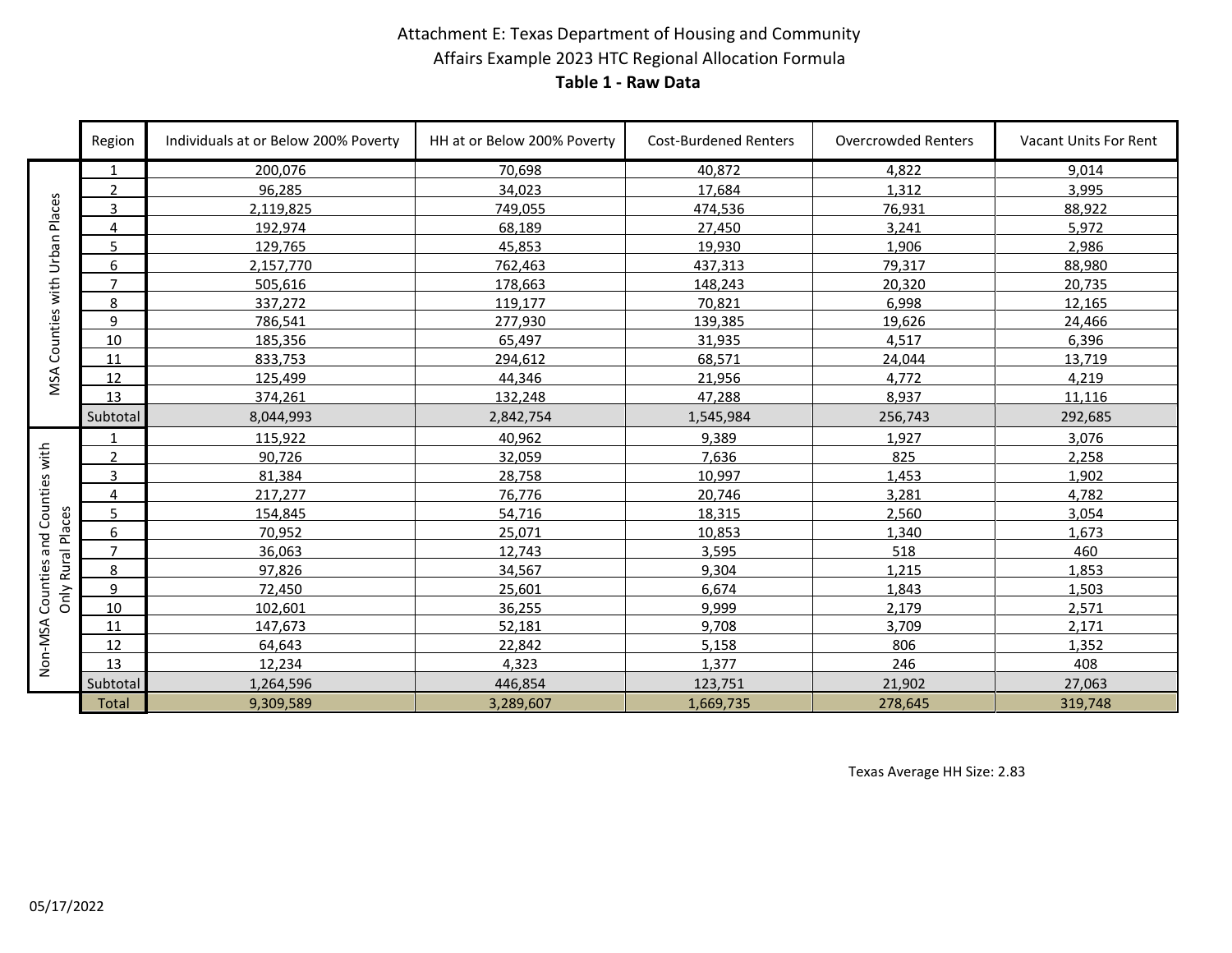### Attachment E: Texas Department of Housing and Community Affairs Example 2023 HTC Regional Allocation Formula

### **Table 2 - Weights**

|               | Region         | <b>Total Need</b> | % of Total Need | Weighted         | <b>Total Availability</b> | % of Total Availability |                    | Weighted            |              | <b>Initial Subregion</b> | % of Total |
|---------------|----------------|-------------------|-----------------|------------------|---------------------------|-------------------------|--------------------|---------------------|--------------|--------------------------|------------|
|               |                | Variables         | Variables       |                  | Variable                  | Variable                |                    |                     |              | Allocation               | Award      |
|               | 1              | 116,392           | 2.2%            | Ŝ.<br>2,166,527  | 9,014                     | 2.8%                    | Ś.                 | (916, 206)          | \$           | 1,250,321.41             | 1.92%      |
| Urban Places  | $\overline{2}$ | 53,019            | 1.0%            | ς<br>986,896     | 3,995                     | 1.2%                    | ς.                 | $(406, 062)$ \$     |              | 580,834.15               | 0.89%      |
|               | 3              | 1,300,522         | 24.8%           | ς<br>24,207,938  | 88,922                    | 27.8%                   | \$                 | $(9,038,258)$ \$    |              | 15,169,679.34            | 23.34%     |
|               | 4              | 98,880            | 1.9%            | \$<br>1,840,549  | 5,972                     | 1.9%                    | Ś                  | (607,009)           | -Ś           | 1,233,539.26             | 1.90%      |
|               | 5              | 67,689            | 1.3%            | \$<br>1,259,971  | 2,986                     | 0.9%                    | $\mathsf{\hat{S}}$ | $(303,505)$ \$      |              | 956,466.37               | 1.47%      |
|               | 6              | 1,279,093         | 24.4%           | ¢<br>23,809,060  | 88,980                    | 27.8%                   | \$                 | $(9.044.154)$ \$    |              | 14,764,906.62            | 22.72%     |
| with          | $\overline{7}$ | 347,226           | 6.6%            | \$<br>6,463,270  | 20.735                    | 6.5%                    | \$                 | $(2,107,558)$ \$    |              | 4,355,711.49             | 6.70%      |
|               | 8              | 196,996           | 3.8%            | \$<br>3,666,895  | 12,165                    | 3.8%                    | \$                 | (1, 236, 482)       | S.           | 2,430,413.01             | 3.74%      |
|               | 9              | 436,941           | 8.3%            | \$<br>8,133,222  | 24,466                    | 7.7%                    | Ś                  | $(2,486,786)$ \$    |              | 5,646,435.91             | 8.69%      |
| Counties      | 10             | 101,949           | 1.9%            | \$<br>1,897,677  | 6,396                     | 2.0%                    | \$                 | (650, 106)          | -Ś           | 1,247,571.61             | 1.92%      |
|               | 11             | 387,227           | 7.4%            | \$<br>7,207,858  | 13,719                    | 4.3%                    | \$                 | (1,394,434)         | -Ś           | 5,813,423.72             | 8.94%      |
| MSA           | 12             | 71,074            | 1.4%            | ς<br>1,322,972   | 4,219                     | 1.3%                    | $\mathsf{\hat{S}}$ | (428, 830)          | - \$         | 894,141.75               | 1.38%      |
|               | 13             | 188,473           | 3.6%            | \$<br>3,508,235  | 11,116                    | 3.5%                    | Ś.                 | $(1, 129, 859)$ \$  |              | 2,378,376.06             | 3.66%      |
|               | Subtotal       | 4,645,481         | 88.7%           | 86,471,069<br>Ś  | 292,685                   | 91.5%                   | Ś                  | $(29, 749, 248)$ \$ |              | 56,721,820.69            | 87.26%     |
|               |                | 52,278            | 1.0%            | ς<br>973,101     | 3,076                     | 1.0%                    | Ś.                 | (312, 652)          | -Ś           | 660,448.22               | 1.02%      |
| Counties with | $\mathfrak{p}$ | 40,520            | 0.8%            | Ś.<br>754,234    | 2,258                     | 0.7%                    | $\mathcal{S}$      | $(229,509)$ \$      |              | 524,724.83               | 0.81%      |
|               | 3              | 41,208            | 0.8%            | \$<br>767,039    | 1,902                     | 0.6%                    | \$                 | $(193, 324)$ \$     |              | 573,714.90               | 0.88%      |
|               | 4              | 100,803           | 1.9%            | \$<br>1,876,355  | 4,782                     | 1.5%                    | ς.                 | (486, 055)          | -Ś           | 1,390,300.42             | 2.14%      |
|               | 5              | 75,591            | 1.4%            | \$<br>1,407,044  | 3,054                     | 1.0%                    | Ś.                 | (310, 416)          | -Ś           | 1,096,627.60             | 1.69%      |
| Places        | 6              | 37,264            | 0.7%            | ς<br>693,640     | 1,673                     | 0.5%                    | Ś.                 | $(170, 048)$ \$     |              | 523,591.89               | 0.81%      |
| and           | 7              | 16,856            | 0.3%            | <<br>313,760     | 460                       | 0.1%                    | ς.                 | $(46, 756)$ \$      |              | 267,004.38               | 0.41%      |
| Only Rural    | 8              | 45,086            | 0.9%            | \$<br>839,241    | 1,853                     | 0.6%                    | \$                 | (188, 344)          | -Ś           | 650,897.19               | 1.00%      |
|               | 9              | 34.118            | 0.7%            | ς<br>635,068     | 1,503                     | 0.5%                    | \$                 | $(152, 769)$ \$     |              | 482,298.92               | 0.74%      |
| Counties      | 10             | 48,433            | 0.9%            | ς<br>901,529     | 2,571                     | 0.8%                    | Ś.                 | $(261, 323)$ \$     |              | 640,205.55               | 0.98%      |
|               | 11             | 65,598            | 1.3%            | ¢<br>,221,048    | 2,171                     | 0.7%                    | \$                 | $(220, 666)$ \$     |              | 1,000,381.55             | 1.54%      |
|               | 12             | 28,806            | 0.5%            | Ś.<br>536,196    | 1,352                     | 0.4%                    | \$.                | (137, 421)          | -Ś           | 398,775.65               | 0.61%      |
| Non-MSA       | 13             | 5,946             | 0.1%            | ς<br>110,678     | 408                       | 0.1%                    | Ŝ.                 | $(41, 470)$ \$      |              | 69,208.21                | 0.11%      |
|               | Subtotal       | 592,507           | 11.3%           | ς<br>11,028,931  | 27,063                    | 8.5%                    |                    | $(2,750,752)$ \$    |              | 8,278,179.31             | 12.74%     |
|               | Total          | 5,237,987         | 100.0%          | \$<br>97,500,000 | 319,748                   | 100%                    | $\zeta$            | (32,500,000)        | $\mathsf{S}$ | 65,000,000.00            | 100.00%    |

Total Sample Allocation: \$65,000,000 Weight of Need Variables: 150% Weight of Availability Variables: -50%